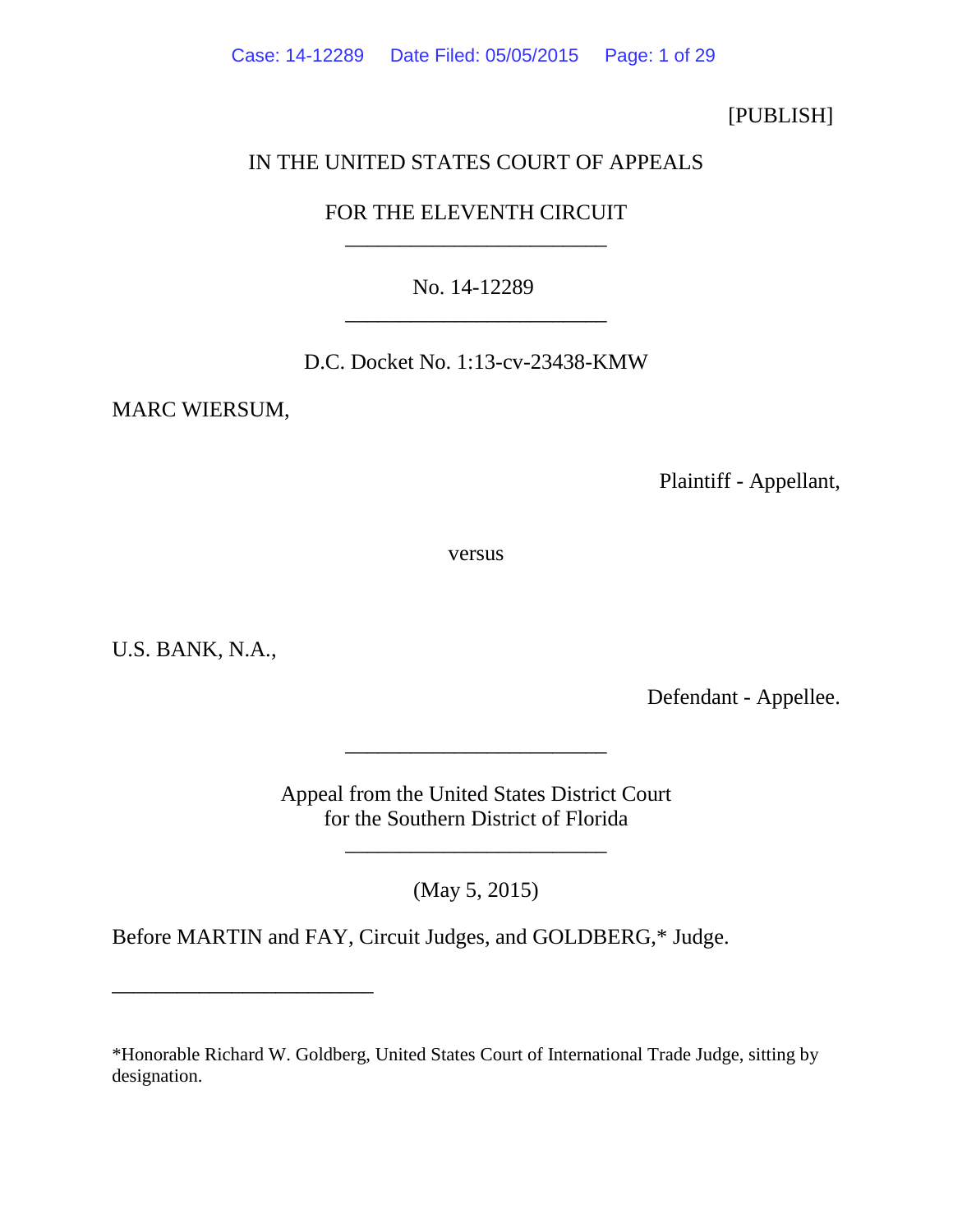FAY, Circuit Judge:

Marc Wiersum appeals the dismissal with prejudice of his alleged wrongfultermination action, filed under the Florida Whistleblower Act ("FWA"), $<sup>1</sup>$  $<sup>1</sup>$  $<sup>1</sup>$  which the</sup> district judge determined was preempted by the National Bank Act ("NBA").<sup>[2](#page-1-1)</sup> We affirm.

### **I. BACKGROUND**

On March 15, 2013, U.S. Bank, N.A., a federally chartered bank headquartered in Minnesota, hired Wiersum, a resident of Miami-Dade County, Florida, as a Vice President and Wealth Management Consultant for its Naples office. During his brief employment, Wiersum alleged he witnessed U.S. Bank condition credit upon asset management, in violation of 12 U.S.C. § 1972. He objected to certain activities he believed were "unlawful tying arrangement(s)" and refused to participate in them. Complaint at 2 ¶ 19. Following his objections, Wiersum alleged U.S. Bank treated him adversely by terminating his employment on May 31, 2013, in retaliation.

Wiersum filed a single-count complaint against U.S. Bank in the Southern District of Florida on diversity jurisdiction and alleged a violation of the FWA, Fla. Stat. § 448.102(3). U.S. Bank moved to dismiss Wiersum's complaint under Federal Rule of Civil Procedure 12(b)(6) for federal preemption. It argued

<span id="page-1-0"></span> $^{1}$  Fla. Stat. § 448.102(3).

<span id="page-1-1"></span> $^{2}$  12 U.S.C. § 24 (Fifth).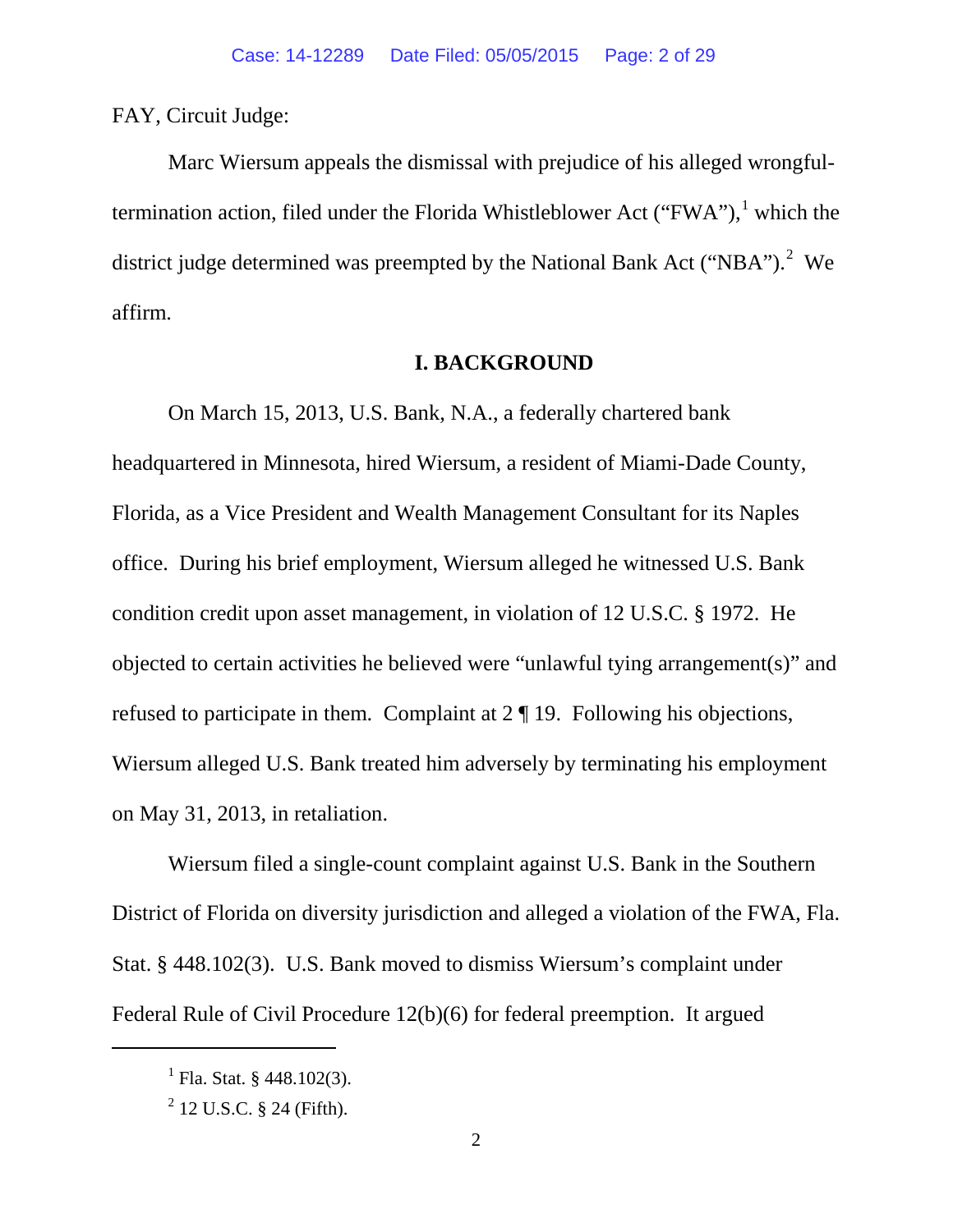Wiersum's FWA complaint was bared by the NBA, which permits federally Wiersum's FWA complaint was barred by the NBA, which permits federally chartered banks to dismiss officers "at pleasure." 12 U.S.C. § 24 (Fifth). Wiersum responded; U.S. Bank replied. The district judge concluded the FWA, prohibiting retaliatory personnel action by an employer, and the NBA are in direct conflict regarding the at-pleasure termination provision of the NBA. Wiersum did not move for reconsideration and appealed the dismissal with prejudice of his FWA case. Deciding whether the NBA preempts the FWA, concerning a stateemployment contract, is a first-impression issue for our circuit.

### **II. DISCUSSION**

We review de novo a district judge's granting a motion to dismiss for failure to state a claim under Rule 12(b)(6), accept the complaint allegations as true, and construe them most favorably to the plaintiff. *Butler v. Sheriff of Palm Beach Cnty.*, 685 F.3d 1261, 1265 (11th Cir. 2012). A complaint must contain "enough facts to state a claim to relief that is plausible on its face" to survive dismissal. *Bell Atl. Corp. v. Twombly*, 550 U.S. 544, 570, 127 S. Ct. 1955, 1974 (2007). "[C]onslusory allegations, unwarranted deductions of facts or legal conclusions masquerading as facts will not prevent dismissal." *Oxford Asset Mgmt., Ltd. v. Jaharis*, 297 F.3d 1182, 1188 (11th Cir. 2002). We review de novo a district judge's interpretation of a statute. *Reese v. Ellis, Painter, Ratterree & Adams, LLP*, 678 F.3d 1211, 1215 (11th Cir. 2012).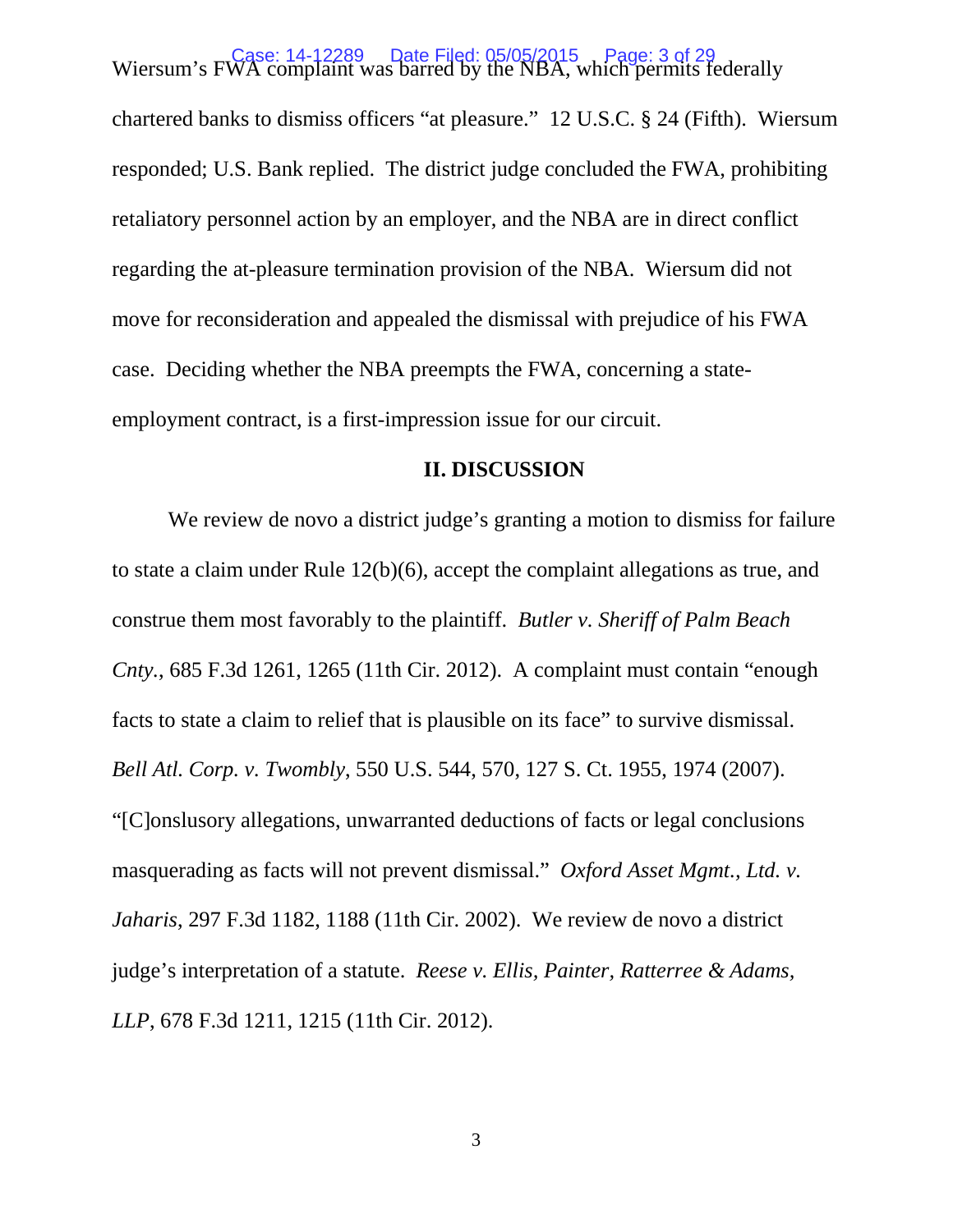#### A. Federal Preemption Date Filed: 05/05/2015 Page: 4 of 29

"In pre-emption cases, the question is whether state law is pre-empted by a federal statute, or in some instances, a federal agency action." *POM Wonderful LLC v. Coca-Cola Co.*, 134 S. Ct. 2228, 2236 (2014) (citing *Wyeth v. Levine*, 555 U.S. 555, 563, 129 S. Ct. 1187, 1193 (2009)). The Supremacy Clause of the United States Constitution provides "the Laws of the United States . . . shall be the supreme Law of the Land." U.S. Const. Art. VI, cl. 2. "[W]e have long recognized that state laws that conflict with federal law are without effect." *Altria Grp., Inc. v. Good*, 555 U.S. 70, 76, 129 S. Ct. 538, 543 (2008) (citation and internal quotation marks omitted); *see Barnett Bank of Marion Cnty., N.A. v. Nelson*, 517 U.S. 25, 30, 116 S. Ct. 1103, 1107 (1996) ("[T]he Supremacy Clause requires courts to follow federal, not state, law.").

The Supreme Court has identified three circumstantial categories, where federal law preempts state law. First is express preemption, where Congress defines "explicitly the extent to which its enactments pre-empt state law." *English v. Gen. Electric Co.*, 496 U.S. 72, 78, 110 S. Ct. 2270, 2275 (1990). "[W]hen Congress has made its intent known through explicit statutory language, the courts' task is an easy one." *Id.* at 79, 110 S. Ct. at 2275; *see Chamber of Commerce of U.S. v. Whiting*, 563 U.S. <sub>\_\_</sub>, \_\_, 131 S. Ct. 1968, 1977 (2011) (noting the plain wording of a federal statute "necessarily contains the best evidence of Congress' preemptive intent"); *Fla. State Conference of NAACP v. Browning*, 522 F.3d 1153,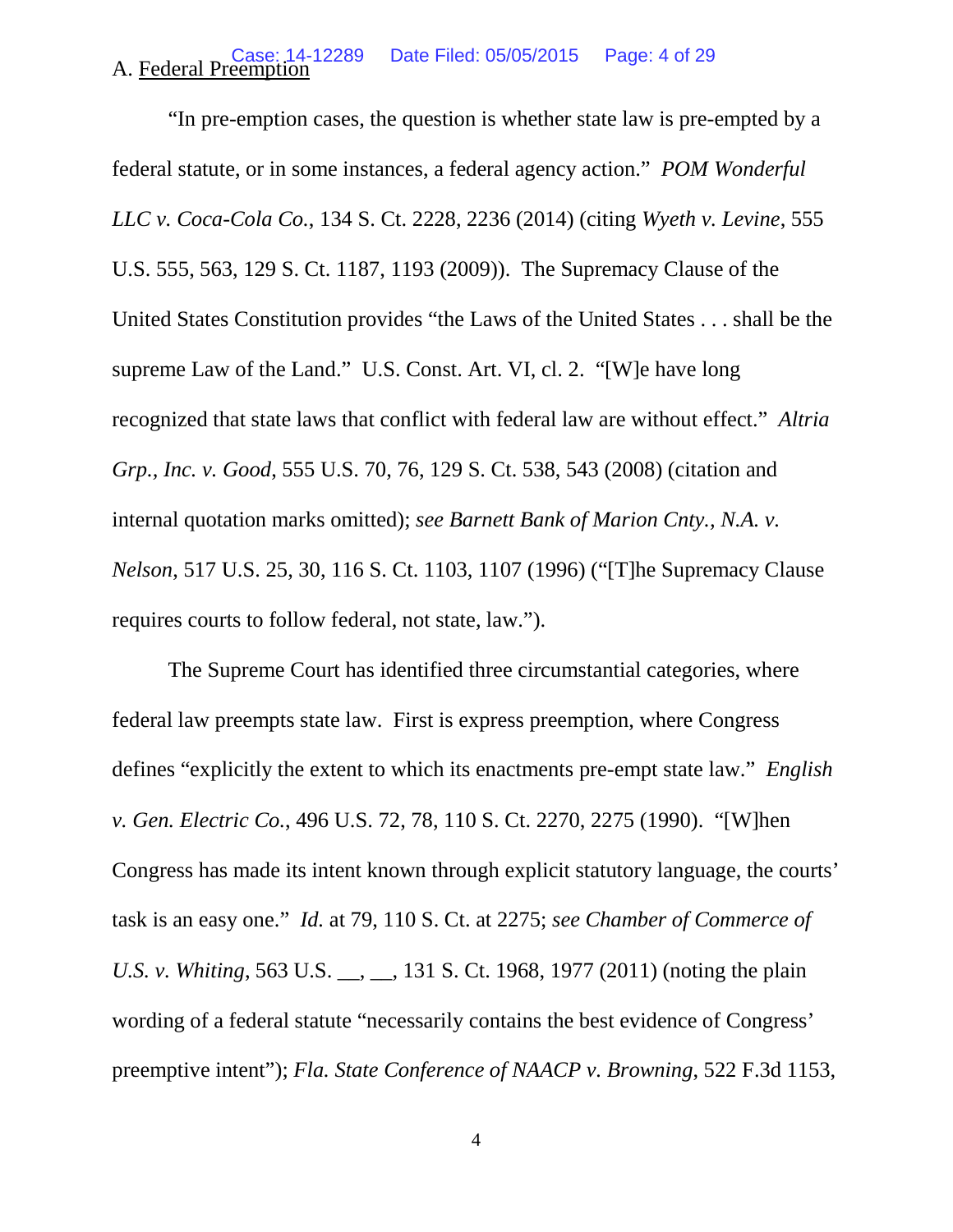1167 (11th Cir. 2008) ("Express preemption occurs when Congress manifests its Case: 14-12289 Date Filed: 05/05/2015 Page: 5 of 29 intent to displace a state law using the text of a federal statute.").

Second is field preemption. *English*, 496 U.S. at 79, 110 S. Ct. at 2275. "[I]n the absence of explicit statutory language, state law is preempted where it regulates conduct in a field that Congress intended the Federal Government to occupy exclusively." *Id.*, 110 S. Ct. at 2275.

Such an intent may be inferred from a "scheme of federal regulation . . . so pervasive as to make reasonable the inference that Congress left no room for the States to supplement it," or where an Act of Congress "touches a field in which the federal interest is so dominant that the federal system will be assumed to preclude enforcement of state laws on the same subject."

*Id.*, 110 S. Ct. at 2275 (quoting *Rice v. Santa Fe Elevator Corp.*, 331 U.S. 218, 230, 67 S. Ct. 1146, 1152 (1947)) (alteration omitted). "Field preemption reflects a congressional decision to foreclose any state regulation in the area, even if it is parallel to federal standards." *Arizona v. United States*, \_\_ U.S. \_\_, \_\_,132 S. Ct. 2492, 2502 (2012).

Third is conflict preemption, which occurs when "state law is pre-empted to the extent that it actually conflicts with federal law." *English*, 496 U.S. at 79, 110 S. Ct. at 2275. Conflict preemption exists "where it is impossible for a private party to comply with both state and federal requirements or where state law 'stands as an obstacle to the accomplishment and execution of the full purposes and objectives of Congress.'" *Id.*, 110 S. Ct. at 2275 (quoting *Hines v. Davidowitz*, 312 U.S. 52, 67, 61 S. Ct. 399, 404 (1941)) (citations omitted). "[S]ince our decision in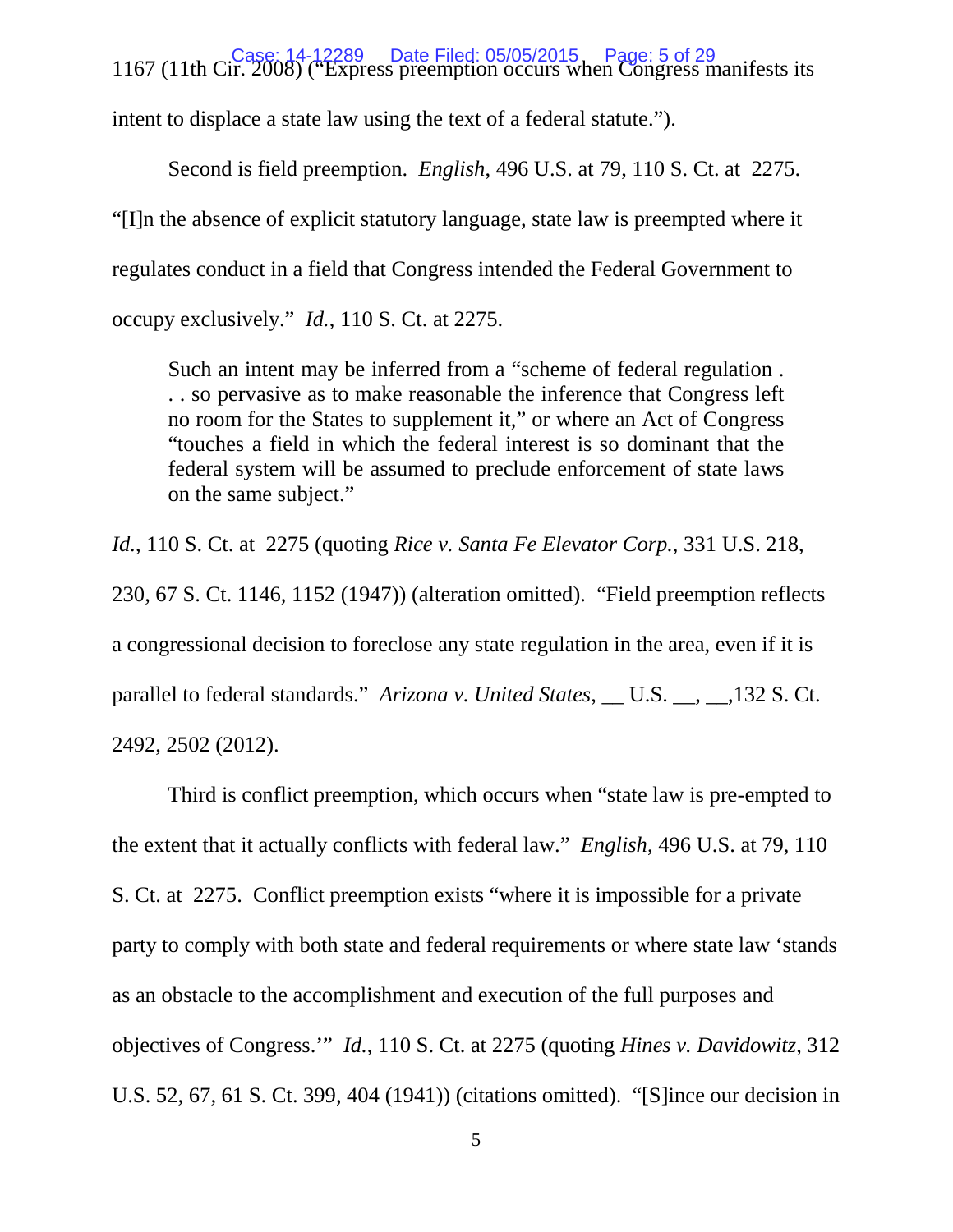*M'Culloch v. Maryland*, 17 U.S. (4 Wheat.) 316, 427 (1819), it has been settled M'Culloch v. *Maryland*, 17 U.S. (4 Wheat.) 316, 427 (1819), it has been settled that state law that conflicts with federal law is 'without effect.'" *Cipollone v. Liggett Grp., Inc.*, 505 U.S. 504, 516, 112 S. Ct. 2608, 2617 (1992) (quoting *Maryland v. Louisiana*, 451 U.S. 725, 746, 101 S. Ct. 2114, 2128 (1981)); *see Baptista v. JPMorgan Chase Bank, N.A.*, 640 F.3d 1194, 1197 (11th Cir. 2011) (recognizing "the proper preemption test asks whether there is a significant conflict between the state and federal statutes—that is, the test for conflict preemption"). The parties agree this case concerns conflict preemption, although they disagree on the resolution. $3$ 

 $\overline{a}$ 

 Despite her state-law approach, the dissent understates the Florida Supreme Court decision, addressing the interaction of § 24 (Fifth) and state-employment contracts providing severance benefits. *Citizens Nat'l Bank & Trust Co. v. Stockwell*, 675 So.2d 584 (Fla. 1996). The subject bank officers were terminated under the at-pleasure provision of the NBA, when their employing national bank merged with another bank, which did not want to purchase existing employment contracts. The Florida Supreme Court quotes § 24 (Fifth) and notes it has remained the same as it was when the bank officers executed their employment contracts providing severance benefits. *Id.* at 586 & n.1. While accepting the bank's ability to terminate the bank officers under § 24 (Fifth), the Florida Supreme Court distinguished and enforced the bank's *separate agreement* under state law to pay the officers' severance benefits should they be terminated under the NBA, as they were. "*Because there is no limitation on the power of a bank to remove its officers, this result is completely consistent with the provisions of the National Bank Act*." *Id.* at 586 (emphasis added). Therefore, the Florida Supreme Court, which definitively decides Florida law, including the FWA, should this issue be presented, already has recognized that § 24 (Fifth) cannot be interpreted to require a bank to be liable for wrongful

<span id="page-5-0"></span> $3$  The dissent strays from conflict-preemption analysis by viewing this case from the perspective of the FWA and thereby attempting to recast it as concerning state-police powers and state-employment contracts, even injecting at-will employment. Puzzling to us, the dissent supports her position with secondary authority, including law-review articles, a treatise, and nonbinding, distinguishable state and federal-district-court cases, when there are consistent Supreme Court, statutory-interpretive principles and federal-circuit precedent specifically supporting our decision that the at-pleasure provision of the NBA preempts the FWA. This is a straightforward case of conflict preemption, a specific and different analysis from the state-law analysis the dissent pursues by piecing together excerpts from Supreme Court cases that do not concern conflict preemption.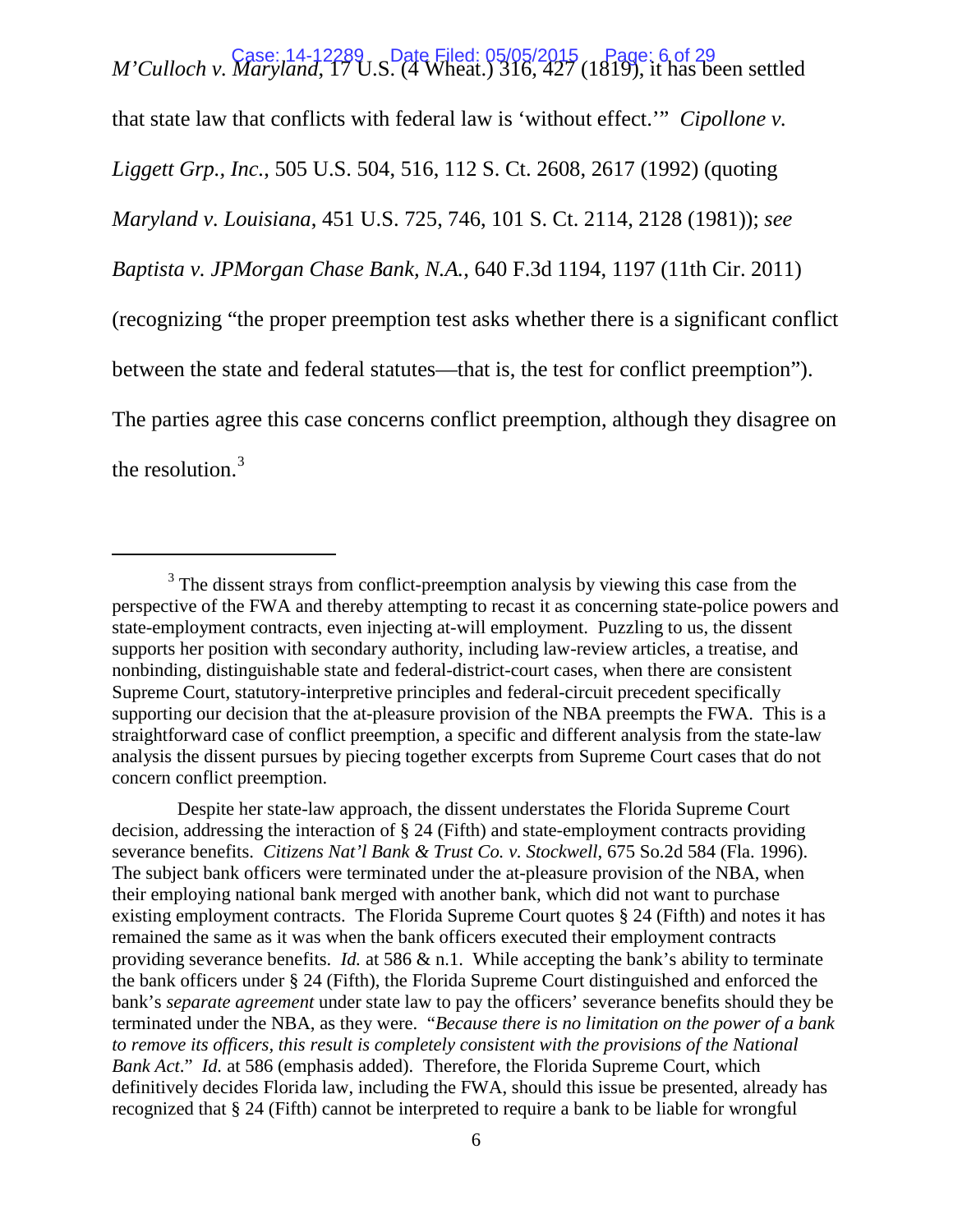#### **B.** Preemption Analysis Date Filed: 05/05/2015 Page: 7 of 29

"Pre-emption fundamentally is a question of congressional intent," which requires statutory interpretation. *English,* 496 U.S. at 78-79, 110 S. Ct. at 2275. "As in all cases involving statutory construction, our starting point must be the language employed by Congress, and we assume that the legislative purpose is expressed by the ordinary meaning of the words used." *Am. Tobacco Co. v. Patterson*, 456 U.S. 63, 68, 102 S. Ct. 1534, 1537 (1982) (citations and internal quotation marks omitted). "The first rule in statutory construction is to determine whether the language at issue has a plain and unambiguous meaning with regard to the particular dispute." *Shotz v. City of Plantation, Fla.*, 344 F.3d 1161, 1167 (11th Cir. 2003) (citation and internal quotation marks omitted). "The 'plain' in 'plain meaning' requires that *we look to the actual language used in a statute, not to the circumstances that gave rise to that language*." *CBS Inc. v. PrimeTime 24 Joint Venture*, 245 F.3d 1217, 1224 (11th Cir. 2001) (emphasis added); *see Stansell v. Revolutionary Armed Forces of Colombia*, 704 F.3d 910, 915 (11th Cir. 2013) ("[A] statute's plain language controls unless it is *inescapably* ambiguous." (citation and internal quotation marks omitted)). "Where the language of a statute is unambiguous, as it is here, we need not, and ought not, consider legislative history." *Harry v. Marchant*, 291 F.3d 767, 772 (11th Cir. 2002) (en banc); *see* 

discharge of a bank officer terminated under the at-pleasure provision of the NBA, irrespective of state-employment contracts.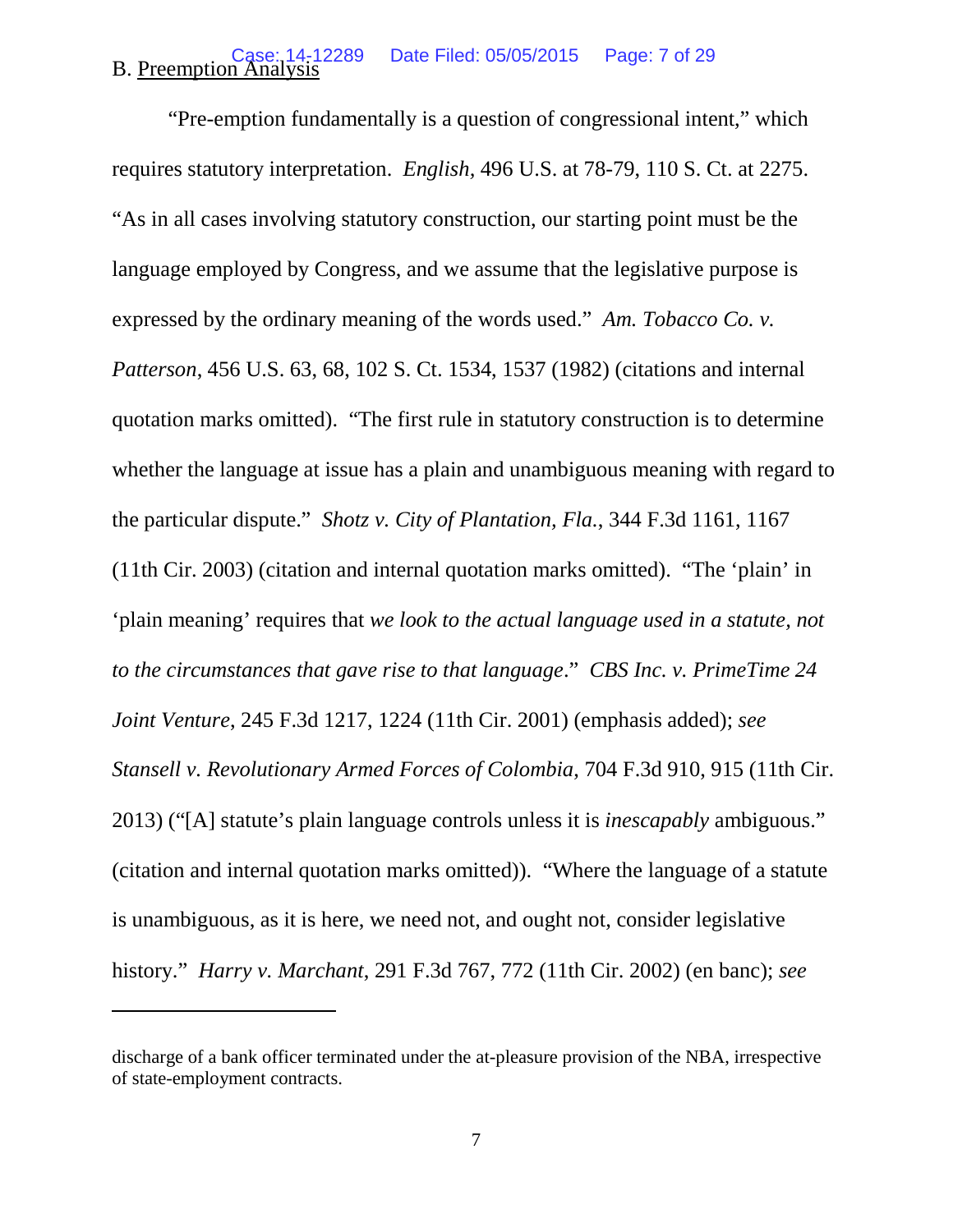*Case: 14-12289* Date Filed: 05/05/2015 Page: 8 of 29<br>United States v. Gonzales, 520 U.S. 1, 6, 117 S. Ct. 1032, 1035 (1997) ("Given the straightforward statutory command, there is no reason to resort to legislative history.").

"We are not at liberty to rewrite the statute to reflect a meaning we deem more desirable"; "*we must give effect to the text Congress enacted*." *Ali v. Fed. Bureau of Prisons*, 552 U.S. 214, 228, 128 S. Ct. 831, 841 (2008) (emphasis added). As the Supreme Court has instructed "time and again," courts presume Congress "says in a statute what it means and means in a statute what it says there." *Conn. Nat'l Bank v. Germain*, 503 U.S. 249, 253-54, 112 S. Ct. 1146, 1149 (1992) (citing Supreme Court cases). "[W]hen the statute's language is plain, the sole function of the courts—at least where the disposition required by the text is not absurd—is to enforce it according to its terms."<sup>[4](#page-7-0)</sup> *Hartford Underwriters Ins. Co. v. Union Planters Bank, N.A.*, 530 U.S. 1, 6, 120 S. Ct. 1942, 1947 (2000) (citations and internal quotation marks omitted). The text of § 24 (Fifth), resulting in the disposition of this case, is not absurd.

<span id="page-7-0"></span><sup>&</sup>lt;sup>4</sup> The effect of implementing the dissent's statutory interpretation would be to have this court rewrite 12 U.S.C. § 24 (Fifth), enacted in 1864 as part of the NBA, to permit terminated Florida bank officers to bring whistleblower actions under the FWA, Fla. Stat. § 448.102(3), enacted in 1991. The Supreme Court has recognized a congressional statute may have stringent results, but, unless the results are absurd, that is not sufficient reason for courts to rewrite a congressional statute. "Although we recognize the potential for harsh results in some cases, we are not free to rewrite the statute that Congress has enacted. . . . The disposition required by the text here, though strict, *is not absurd*. *It is for Congress, not this Court, to amend the statute* . . . ." *Dodd v. United States*, 545 U.S. 353, 359, 125 S. Ct. 2478, 2483 (2005) (emphasis added).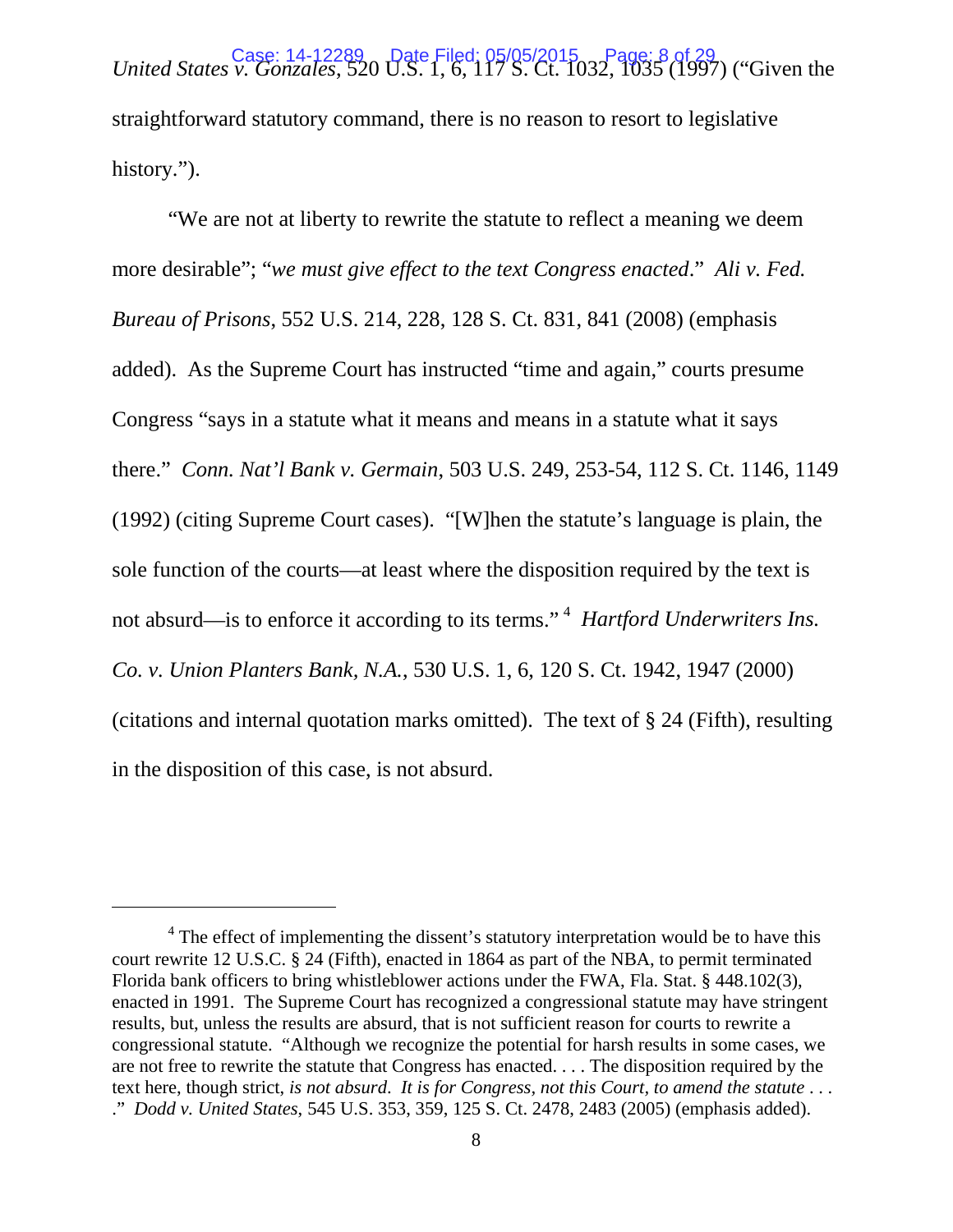# Case: 14-12289 Date Filed: 05/05/2015 Page: 9 of 29<br>Under these principles of statutory construction, we must assess the alleged

competing terms of the NBA and the FWA to resolve the conflict-preemption

question presented. In relevant part, the NBA provides

a national banking association . . . shall have power . . . [t]o elect or appoint directors, and by its board of directors to appoint a president, vice president, cashier, and other officers, define their duties, require bonds of them and fix the penalty thereof, *dismiss such officers or any of them at pleasure,* and appoint others to fill their places.

12 U.S.C. § 24 (Fifth) (emphasis added); *see Mackey v. Pioneer Nat'l Bank*, 867

F.2d 520, 526 (9th Cir. 1989) (recognizing the purpose of § 24 (Fifth) is to give

national banks "the greatest latitude possible to hire and fire their chief operating

officers, in order to maintain the public trust" without state regulatory

 $\overline{a}$ 

interference).<sup>[5](#page-8-0)</sup> In contrast, the FWA provides "[a]n employer may not take any

<span id="page-8-0"></span><sup>&</sup>lt;sup>5</sup> In the 1864 NBA, Congress made a policy decision that granting banks broad discretion to dismiss specified bank officials was necessary to maintain public trust:

<sup>[</sup>I]t is essential to the safety and prosperity of banking institutions that the active officers, to whose integrity and discretion the moneys and property of the bank and its customers are intrusted, should be subject to immediate removal whenever the suspicion of faithlessness or negligence attaches to them. High credit is indispensable to the success and prosperity of a bank. Without it, customers cannot be induced to deposit their moneys. When it has once been secured, and then declines, those who have deposited demand their cash, the income of the bank dwindles, and often bankruptcy follows. It sometimes happens that, without any justification, a suspicion of dishonesty or carelessness attaches to a cashier or a president of a bank, spreads through the community in which he lives, scares the depositers, and threatens immediate financial ruin to the institution. In such a case it is necessary to the prosperity and success—to the very existence—of a banking institution that the board of directors should have power to remove such an officer, and to put in his place another, in whom the community has confidence. In our opinion, the provision of the act of congress to which we have referred was inserted, ex industria, to provide for this very contingency.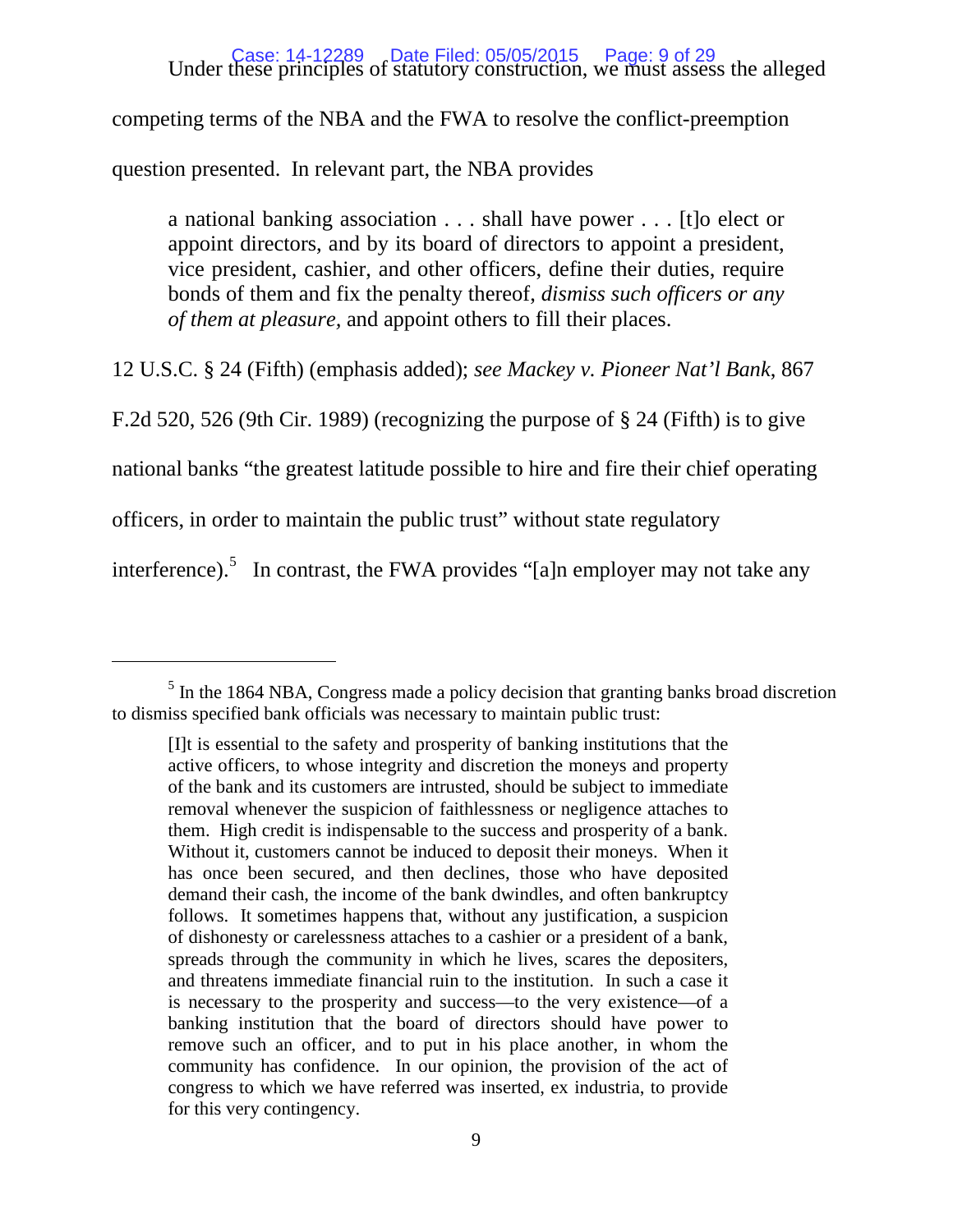retaliatory personnel action against an employee because the employee has . . . Case: 14-12289 Date Filed: 05/05/2015 Page: 10 of 29 [o]bjected to, or refused to participate in, any activity, policy, or practice of the employer which is in violation of a law, rule, or regulation." Fla. Stat. § 448.102(3).

Concluding federal statutes regulating national banks preempted conflicting

state legislation preventing selling insurance in small towns, the Supreme Court

noted:

 $\overline{a}$ 

Congress would not want States to forbid, or to impair significantly, the exercise of a power that Congress explicitly granted. To say this is not to deprive States of the power to regulate national banks, *where (unlike here) doing so does not prevent or significantly interfere with the national bank's exercise of its powers*.

The dissent maintains § 24 (Fifth) is no longer applicable law, because it was enacted 150 years ago. Under that rationale, statutes and cases, such as *Gibbons v. Ogden,* 22 U.S. (9 Wheat.) 1 (1824), *M'Culloch v. Maryland*, 17 (4 Wheat.) 316 (1819), and *Marbury v. Madison*, 5 U.S. (1 Cranch) 137 (1803), enacted or decided in the nineteenth century would be obsolete and not reliable precedent today. Instead, longevity shows a statute or case has withstood the test of time without change.

The NBA is a series of congressional acts of which the subject 1864 Act is a part. *See* 1 Stat. 191, ch. 10 (1791); 3 Stat. 266, ch. 44 (1816); 13 Stat. 99, ch. 106 (1864); 18 Stat. 123, ch. 343 (1874); 63 Stat. 298, ch. 276, § 1 (1949); Pub. L. 86-114, § 3(b), 73 Stat. 263 (1959); Pub. L. 86-230, § 1(a), 73 Stat. 457 (1959). While § 24 has been amended numerous times, § 24 (Fifth) never has been amended, just as 12 U.S.C. § 38, enacted in 1874, never has been amended. Congress is presumed to "know the law" and has convened many times since a particular statute was enacted or case decided. *Cannon v. Univ. of Chicago*, 441 U.S. 677, 696-97, 99 S. Ct. 1946, 1957-58 (1979). Because Congress has not seen fit to amend § 24 (Fifth) in 150 years, it remains unchanged, reliable law.

*Westervelt v. Mohrenstecher*, 76 F. 118, 122 (8th Cir. 1896); *see Stockwell*, 675 So.2d at 586 ("'Public trust' is assuaged by filling major decisionmaking positions with individuals the bank deems more capable than those it terminates; the [employment] contracts at issue do not prevent the bank from so doing.").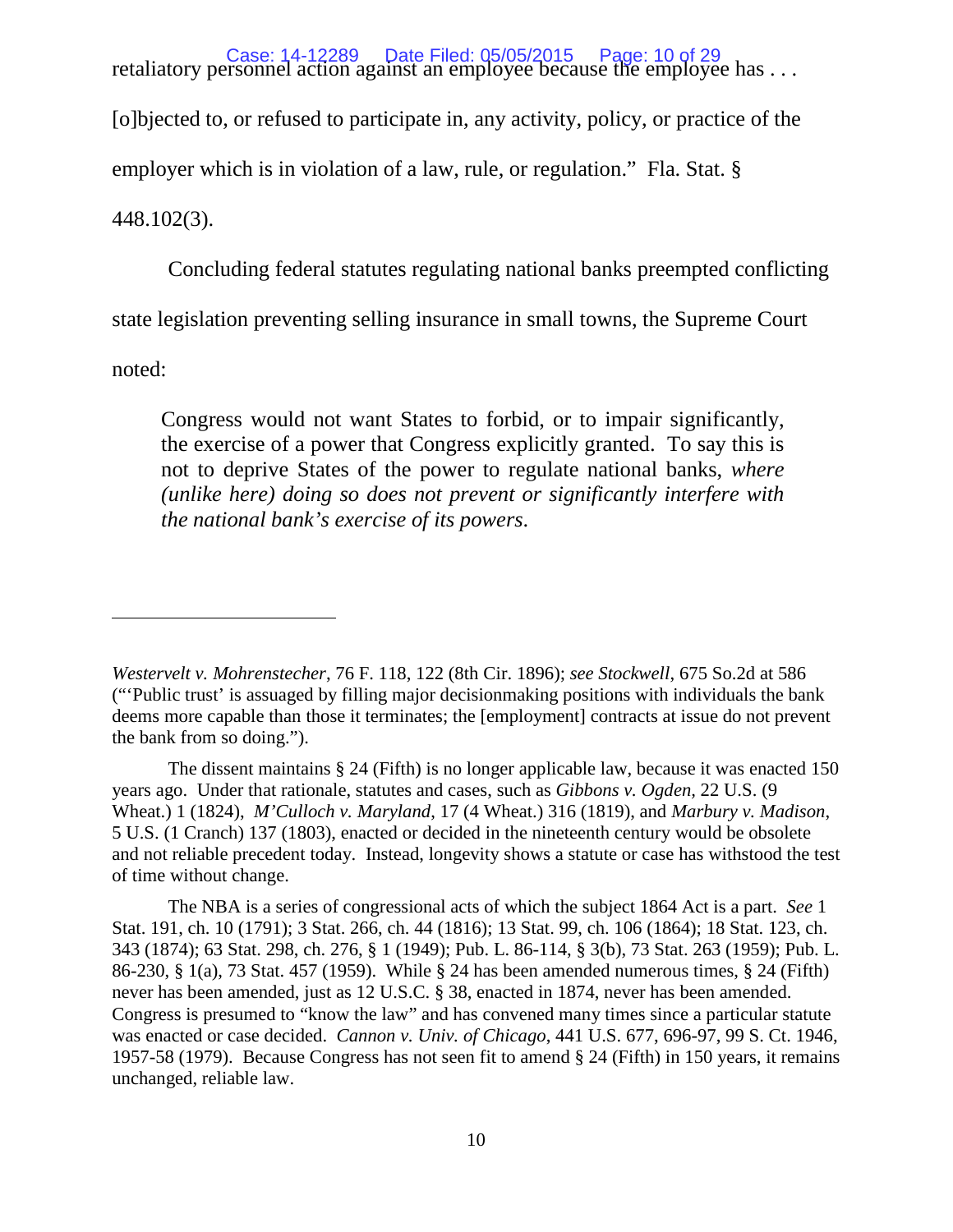*Barnett Bank*, 517 U.S. at 33, 116 S. Ct. at 1109 (emphasis added). Applying *Barnett Bank*, 517 U.S. at 33, 116 S. Ct. at 1109 (emphasis added). Applying "ordinary legal principles of pre-emption," the Court decided "the federal law would pre-empt that of the State." *Id.* at 37, 116 S. Ct. at 1111. The Florida Supreme Court has reached the same conclusion concerning the at-pleasure provision of § 24 (Fifth). *Citizens Nat'l Bank & Trust Co. v. Stockwell*, 675 So.2d 584, 586 (Fla. 1996) (recognizing the at-pleasure provision of § 24 (Fifth) precludes any "limitation on the power of a bank to remove its officers" under the NBA).

The Fourth Circuit has addressed precisely the issue in this case: whether the at-pleasure provision of the NBA preempts a state-law claim for wrongful discharge. *Schweikert v. Bank of Am., N.A.*, 521 F.3d 285 (4th Cir. 2008). Schweikert, a bank officer as Senior Vice President at the Chevy Chase, Maryland, office of Bank of America ("BOA"), was terminated by the Board of Directors for failing to cooperate with internal and external investigations of the bank. *Id.* at 287. Although Schweikert brought his action for wrongful or abusive discharge in Maryland state court, BOA removed his case to federal court for the District of Maryland on diversity jurisdiction. *Id.* BOA moved to dismiss Schweikert's complaint and argued it was preempted by the NBA at-pleasure provision. The district judge determined the NBA at-pleasure provision "precluded state common law wrongful discharge claims." *Id.* at 287-88.

11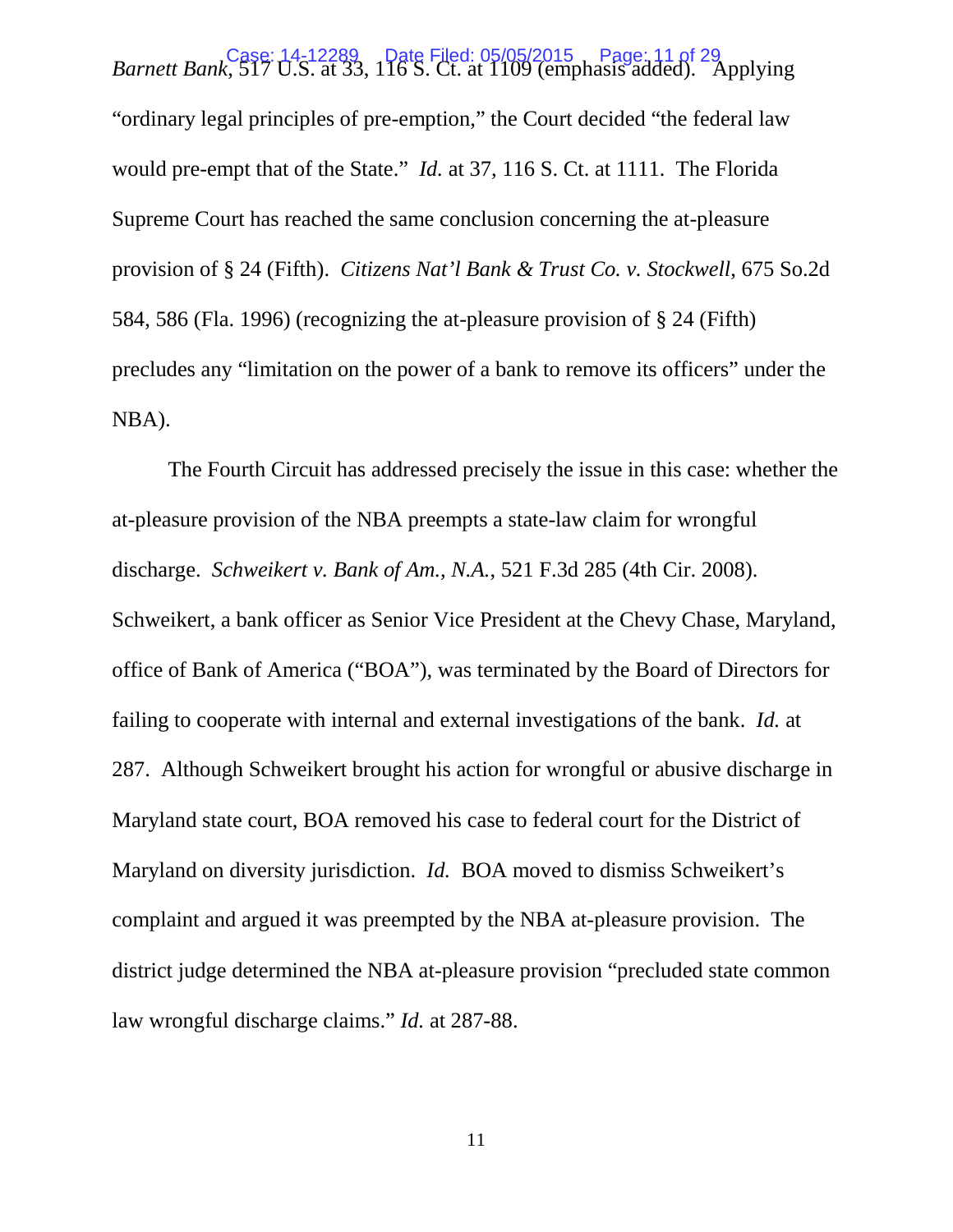# In affirming, the Fourth Circuit noted its precedent interpreting the Case: 14-12289 Date Filed: 05/05/2015 Page: 12 of 29

analogous at-pleasure provision of the Federal Home Loan Bank Act ("FHLBA")<sup>[6](#page-11-0)</sup> in a wrongful discharge action, based on state law. *Id.* at 288 (citing *Andrews v. Fed. Home Loan Bank of Atlanta*, 998 F.2d 214 (4th Cir. 1993)). In *Andrews*, the Fourth Circuit concluded: "Congress intended for federal law to define the discretion which the Bank may exercise in the discharge of employees. Any state claim for wrongful termination would plainly conflict with the discretion accorded the Bank by Congress." 998 F.2d at 220. Consistent with *Andrews* in the FHLBA context, the Fourth Circuit in *Schweikert* specifically held "the at-pleasure provision of the NBA preempts state law claims for wrongful discharge."

*Schweikert*, 521 F.3d at 288-89.

 $\overline{a}$ 

Other circuits that have considered this issue have reached the same

conclusion. The Ninth Circuit noted § 24 (Fifth)

has been consistently interpreted to mean that *the board of directors of a national bank may dismiss an officer without liability for breach of the agreement to employ*. *An agreement which attempts to circumvent the complete discretion* of a national bank's board of directors to terminate an officer at will *is void as against public policy*.

*Mackey*, 867 F.2d at 524 (citing cases) (emphasis added). The Sixth Circuit also

has recognized "§ 24 (Fifth) has consistently been construed by both federal and

<span id="page-11-0"></span> $6$  The FHLBA, 12 U.S.C. § 1432(a), and the Federal Reserve Act ("FRA"), 12 U.S.C. § 341 (Fifth), have analogous at-pleasure provisions, which give the board of directors of a federal bank authority to dismiss its officers "at pleasure." The FHLBA and the FRA, however, are separate acts from the NBA, about which this case is concerned.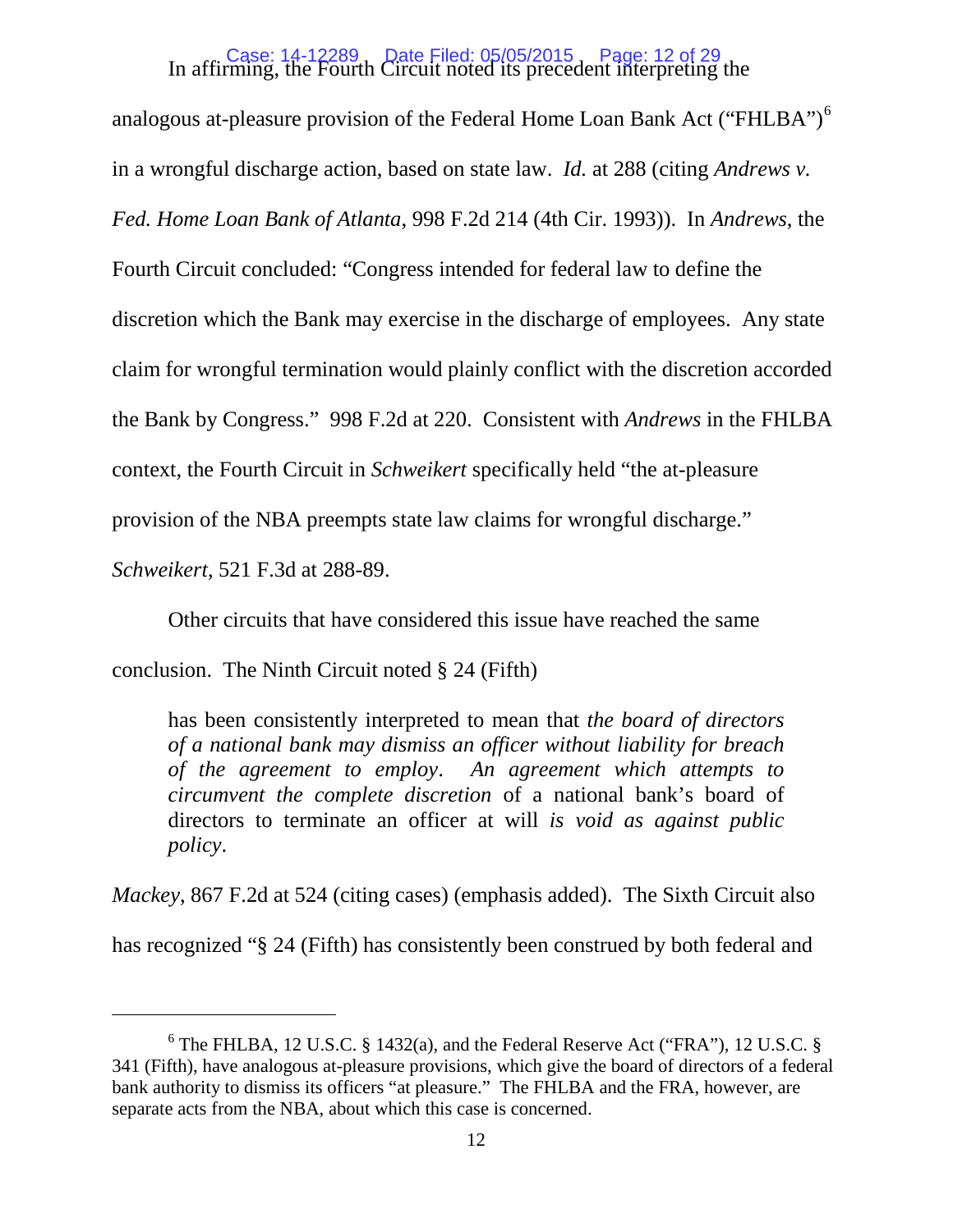state courts as preempting state law governing employment relations between a Case: 14-12289 Date Filed: 05/05/2015 Page: 13 of 29 national bank and its officers and depriving a national bank of the power to employ its officers other than at pleasure." *Wiskotoni v. Mich. Nat'l Bank-West*, 716 F.2d 378, 387 (6th Cir. 1983) (citing cases); *accord Arrow v. Fed. Reserve Bank of St. Louis*, 358 F.3d 392, 394 (6th Cir. 2004).

In a conflict-preemption case, the Supreme Court has recognized "federal law may be in irreconcilable conflict with state law," such that "[c]ompliance with both statutes" results in a "physical impossibility," causing the state law to "stand as an obstacle to the accomplishment and execution of the full purposes and objectives of Congress." *Barnett Bank*, 517 U.S. at 31, 116 S. Ct. at 1108 (citations, internal quotation marks, and alteration omitted). Consistent with the Fourth Circuit in *Schweikert* and other federal circuit courts that have decided this issue,<sup>[7](#page-12-0)</sup> we hold the at-pleasure provision of the NBA preempts Wiersum's claim

<span id="page-12-0"></span> $\frac{7}{1}$  The dissent imagines far-fetched scenarios that could result from interpreting § 24 (Fifth) as it was written by Congress, if the board of directors of a national bank were to dismiss officers for personal predilections rather than business reasons. That has not been the experience for 150 years, manifested by decisions of other federal circuit courts that have addressed this issue during that time. *See, e.g., Mele v. Fed. Reserve Bank of N.Y.*, 359 F.3d 251, 255 (3d Cir. 2004) ("We now explicitly join the approach uniformly adopted by other courts considering this issue. We hold that the Federal Reserve Act precludes enforcement against a Federal Reserve Bank of an employment contract that would compromise its statutory power to dismiss at pleasure, and prevents the development of a reasonable expectation of continued employment.").

The gist of the dissent's position is a state-employment contract can trump an act of Congress, even in a conflict-preemption situation. *There is no contest*. The NBA is the congressional act that governs all national banks in the United States. The ability of the board of directors of a national bank to dismiss its officers "at pleasure" is clear and unequivocal, as the federal-circuit courts that have addressed this issue have concluded. 12 U.S.C. § 24 (Fifth).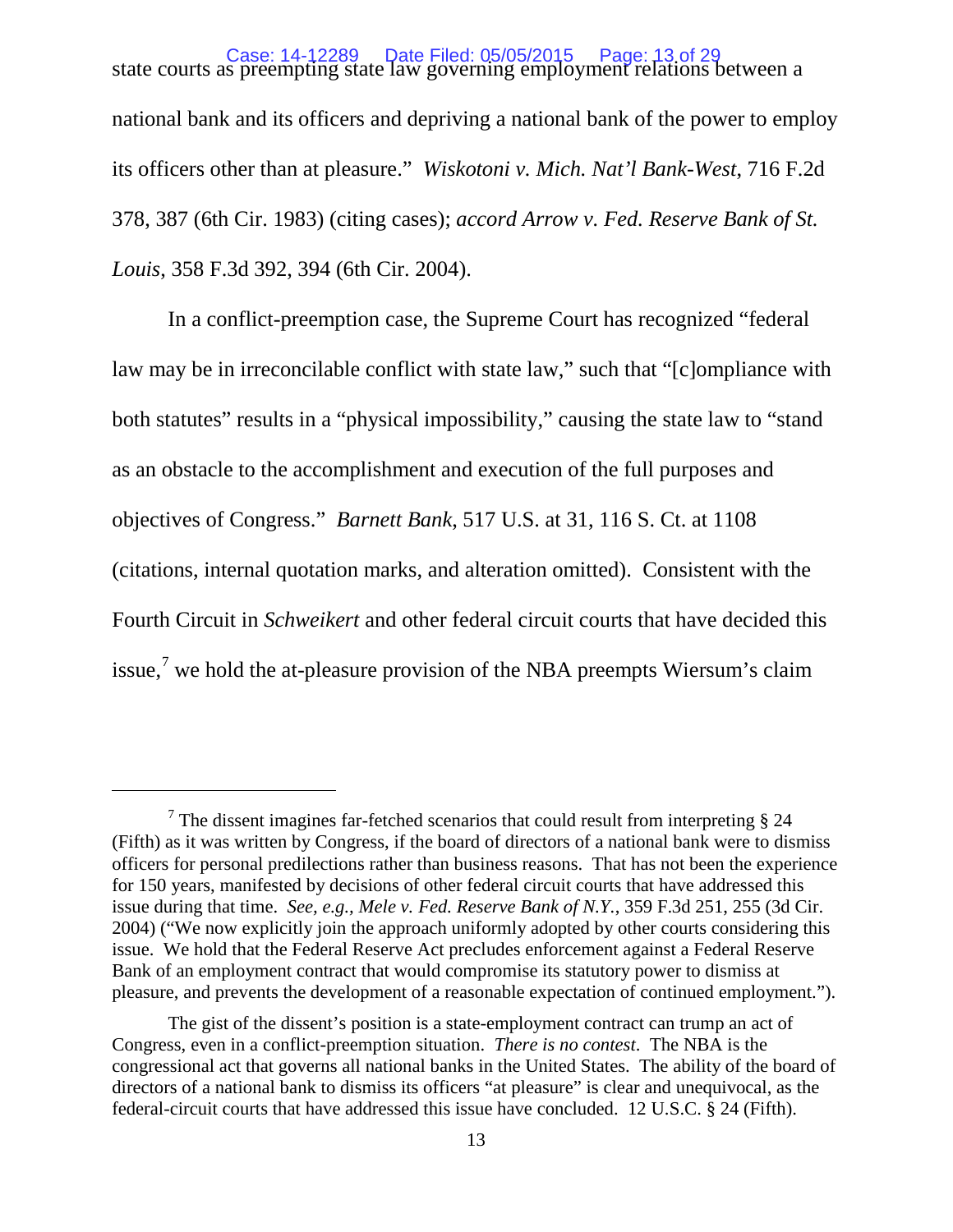under the FWA for wrongful discharge under Florida law, because the FWA is in under the FWA is in

direct conflict with the NBA, as the district judge decided. $8$ 

### **AFFIRMED.**

 $\overline{a}$ 

The Amicus Brief of the National Employment Lawyers Association ("NELA"), Florida Chapter predicts speculative and conclusory effects on state employment laws, if we decide the NBA preempts the FWA, as if he had no federal remedy. But NELA fails to recognize that Wiersum could have brought his action under the applicable federal-banking-whistleblower statute, 12 U.S.C. § 1831j. Section 1831j, however, requires a whistleblower employee or former employee of a national bank to report the alleged wrongdoing to the agency that regulates the bank or to the Attorney General. 12 U.S.C. § 1831j(a)(1). Wiersum did not comply with either of these prerequisites for a § 1831j action, which is the reason he unsuccessfully attempts to proceed instead under the FWA.

<span id="page-13-0"></span><sup>&</sup>lt;sup>8</sup> For the first time on appeal, Wiersum makes arguments he did not raise before the district judge: the NBA at-pleasure preemption should be limited to contractual claims; reversal is required under the partial-preemption doctrine, because his FWA claim is consistent with the provisions of 12 U.S.C. § 5567 within § 1057 of the Dodd-Frank Wall Street Reform and Consumer Protection Act of 2010; his termination was contrary to 12 U.S.C. § 1831j, according a national-bank employee whistleblower protection only if a complaint procedurally first was made to the appropriate federal agency or the Attorney General, 12 U.S.C.  $\S$  1831 $i$ (a)(1), which Wiersum did not do; and a state-law retaliation claim based on underlying banking law is not preempted, despite an analogous federal whistleblower statute. *See* Appellant's Br. at 22-37. We strongly disagree the excerpt quoted in the dissent from Wiersum's opposition to U.S. Bank's motion to dismiss in district court specifically addresses any of these issues raised on appeal. Instead, she characterizes the objection he has made to application of the at-pleasure provision of § 24 (Fifth) from the outset of his case, which the district judge addressed, and we have decided for this circuit. We have "repeatedly held that an issue not raised in the district court and raised for the first time in an appeal will not be considered by this court." *Access Now, Inc. v. Sw. Airlines Co.*, 385 F.3d 1324, 1331 (11th Cir. 2004) (citations and internal quotation marks omitted). Therefore, Wiersum has waived all his arguments on appeal that he did not raise first before the district judge, and we will not address them.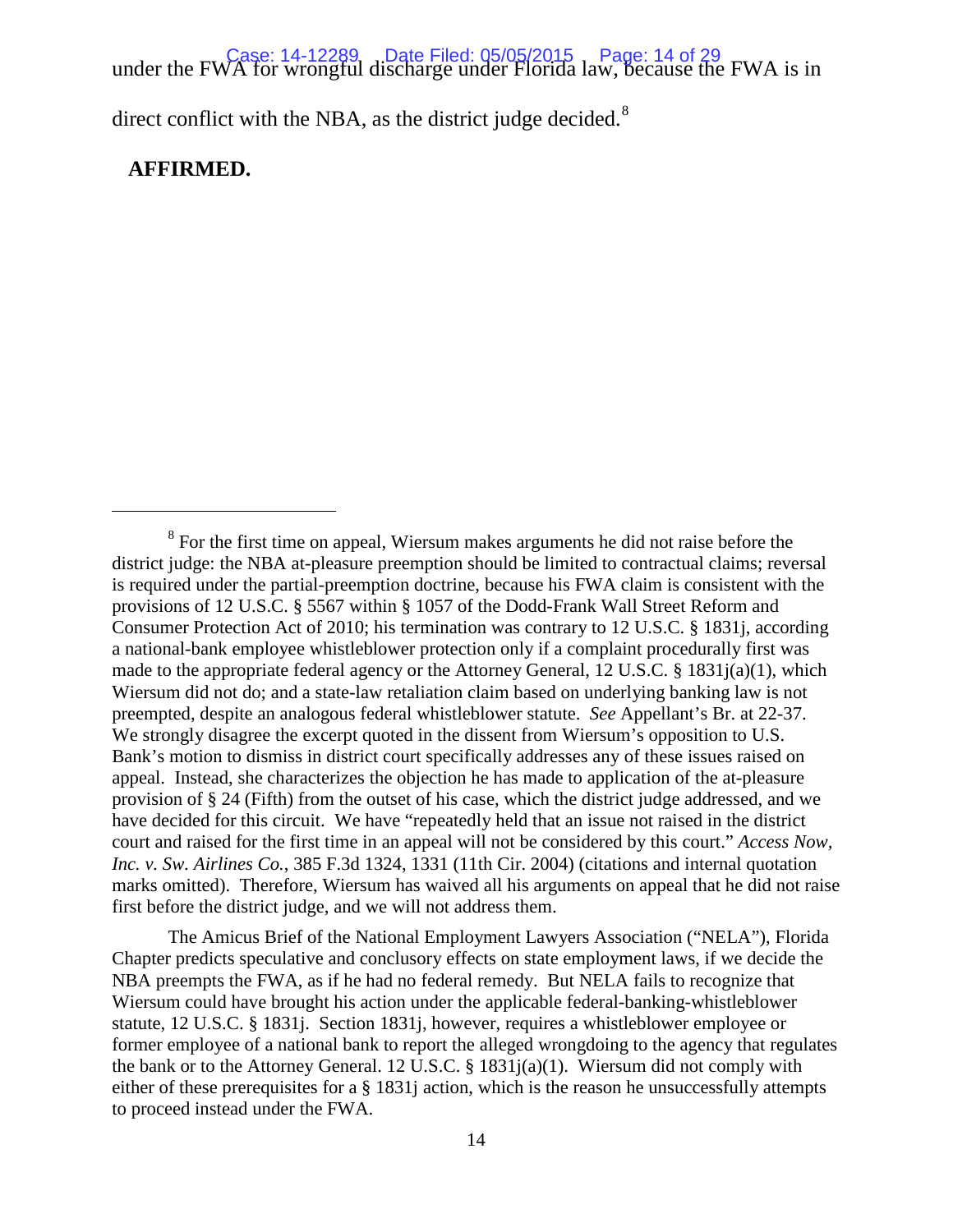MARTIN, Circuit Judge, dissenting:

Today's majority holds that when Congress passed the National Banking Act (NBA) in 1864, it intended—150 years later—for the three words "dismiss at pleasure" to preempt Marc Wiersum's retaliation claim under the Florida Whistleblower's Act, Fla. Stat. § 448.101–.105. If the majority is right, those three words will also serve to preempt every state employment-law protection not mirrored in federal law for thousands of bank officers in this Circuit. Based on my analysis of the history and meaning of the NBA, the majority's interpretation vastly overestimates Congress's limited intent when it included those three words. And in doing so, the majority's holding works to disrupt the careful balance between state and federal interests that our preemption doctrine is meant to protect. For these reasons, I respectfully dissent.

I.

Mr. Wiersum's case presents the question of whether the dismiss-at-pleasure language in the NBA preempts a bank officer's claim under the Florida Whistleblower's Act. Mr. Wiersum sued under this Florida statute, claiming that he was fired from his job as a bank officer in retaliation for reporting what he believed were his employer's violations of federal banking law. In evaluating whether a federal law preempts state law, the "question is basically one of congressional intent. Did Congress, in enacting the Federal Statute, intend to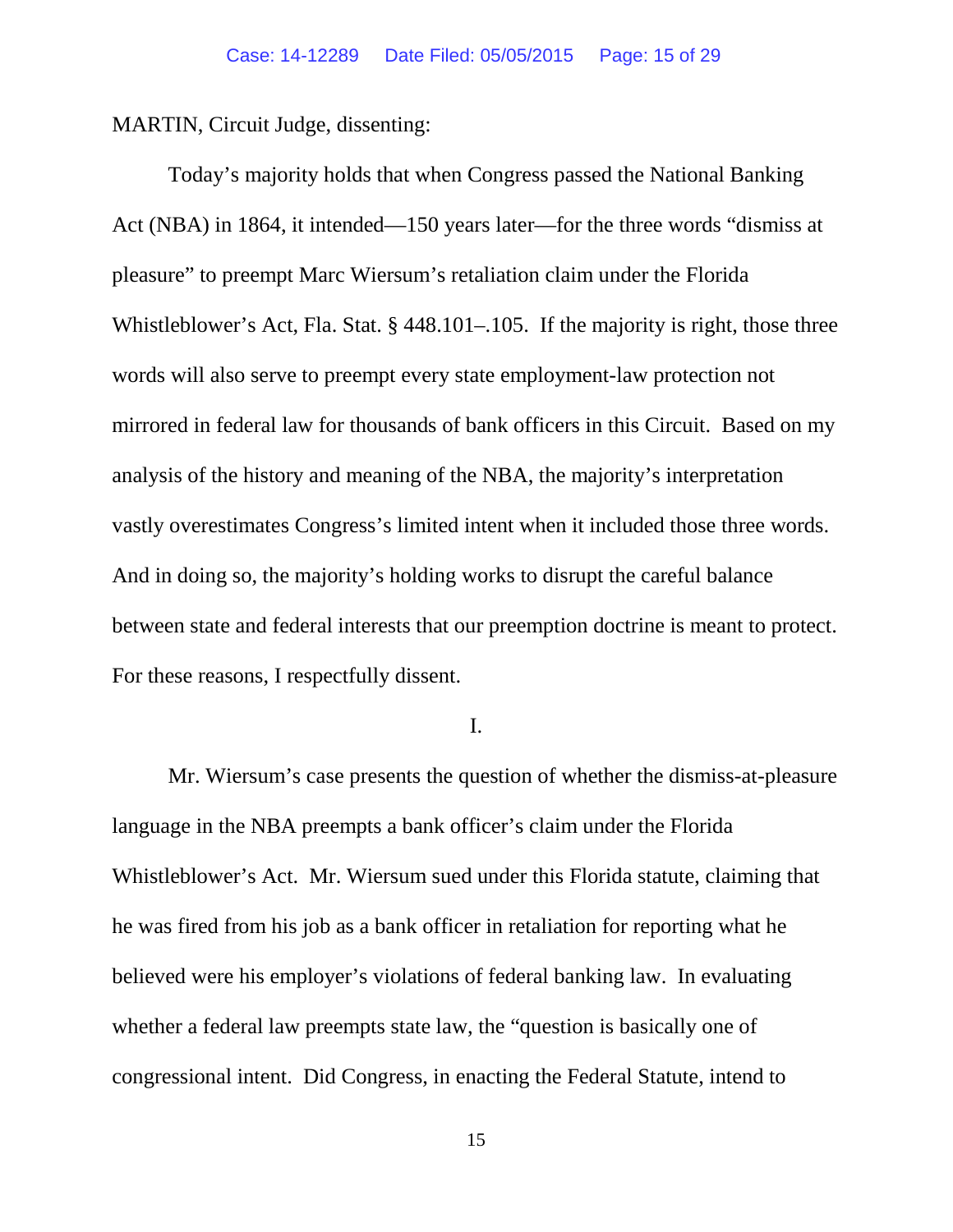exercise its constitutionally delegated authority to set aside the laws of a State? If so, the Supremacy Clause requires courts to follow federal, not state, law." Barnett Bank of Marion Cnty., N.A. v. Nelson, 517 U.S. 25, 30, 116 S. Ct. 1103, 1107 (1996); see also Cipollone v. Liggett Grp., Inc., 505 U.S. 504, 516, 112 S. Ct. 2608, 2617 (1992) ("The purpose of Congress is the ultimate touchstone of preemption analysis." (quotation marks omitted)). Important for this case, we have been warned not to read laws "as if they were written today, for to do so would inevitably distort their intended meaning." Goldstein v. California, 412 U.S. 546, 564, 93 S. Ct. at 2303, 2313 (1973). Thus the question presented here is whether, "against the background" of 1864, id., Congress intended for the NBA to set aside state employment-law protections like the Florida Whistleblower's Act for bank officers. The majority says yes. I cannot agree.

Although Congress left us "no record of any discussion of [the dismiss-atpleasure provision], or of any specific purpose or motive it might have had in enacting it," a careful analysis of the historical context of the NBA's enactment suggests that its purpose was "quite narrow." Goonan v. Fed. Reserve Bank of N.Y., 916 F. Supp. 2d 470, 492–93 (S.D.N.Y. 2013) (quotation omitted) (interpreting identical language from the Federal Reserve Act). As one commentator has explained, this dismiss-at-pleasure provision "was a limited effort to deal with a specific problem: the risk that national banks would, either

16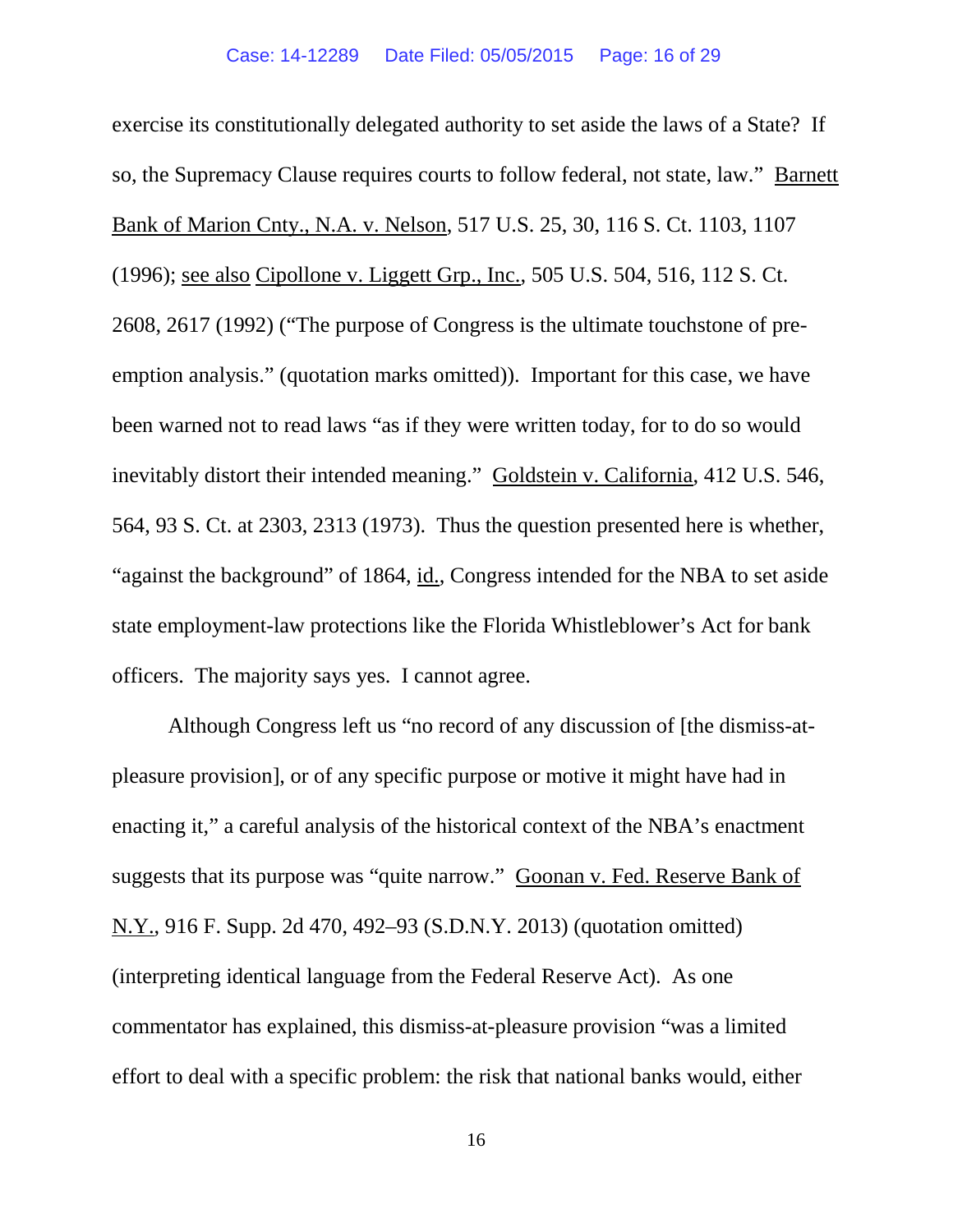explicitly or by common law implication, contractually restrict their ability to discharge bank officers." Miriam Jacks Achtenberg, Note, Rereading the National Bank Act's 'At Pleasure' Provision: Preserving the Civil Rights of Thousands of Bank Employees, 43 Harv. C.R.-C.L. L. Rev. [1](#page-16-0)65, 172  $(2008)$ .<sup>1</sup> In creating our national banking system, Congress recognized that just one person serving as a bank officer could develop a reputation as untrustworthy or dishonest, and thereby put at risk the reputation of the bank where he worked, or even the banking system as a whole. See Westervelt v. Mohrenstecher, 76 F. 118, 122 (8th Cir. 1896). To avoid that risk, Congress insisted that banks have the freedom to dismiss officers "at pleasure" rather than being locked into a long-term employment relationship with an officer bringing disrepute upon the bank. This meant only that bank officers are "at will" employees, as opposed to "term" employees.<sup>[2](#page-16-1)</sup>

It is understandable that in 1864, Congress would have seen this as necessary. In the eighteenth and early nineteenth century, "[e]mployment for an unspecified term was presumed to be annual, and dismissal within that term had to

<span id="page-16-0"></span><sup>&</sup>lt;sup>1</sup> The majority finds it "[p]uzzling" that I "support[] [my] position with secondary authority, including law-review articles." Panel Op. at 6 n.3. However, where legal scholars have researched and written about areas of the law in a way that helps me more fully understand and appreciate the questions presented in an appeal I am considering, I feel no shame about consulting them.

<span id="page-16-1"></span> $2^2$  Such an interpretation is confirmed by the synonymous use of the terms "at pleasure" and "at will" during the late-nineteenth century. See Achtenberg, supra, at 172 ("In the nineteenth century, the terms were used interchangeably, and both referred to a single concept: employment under a contract containing no express or implied contractual limit on the employer's right to discharge them.").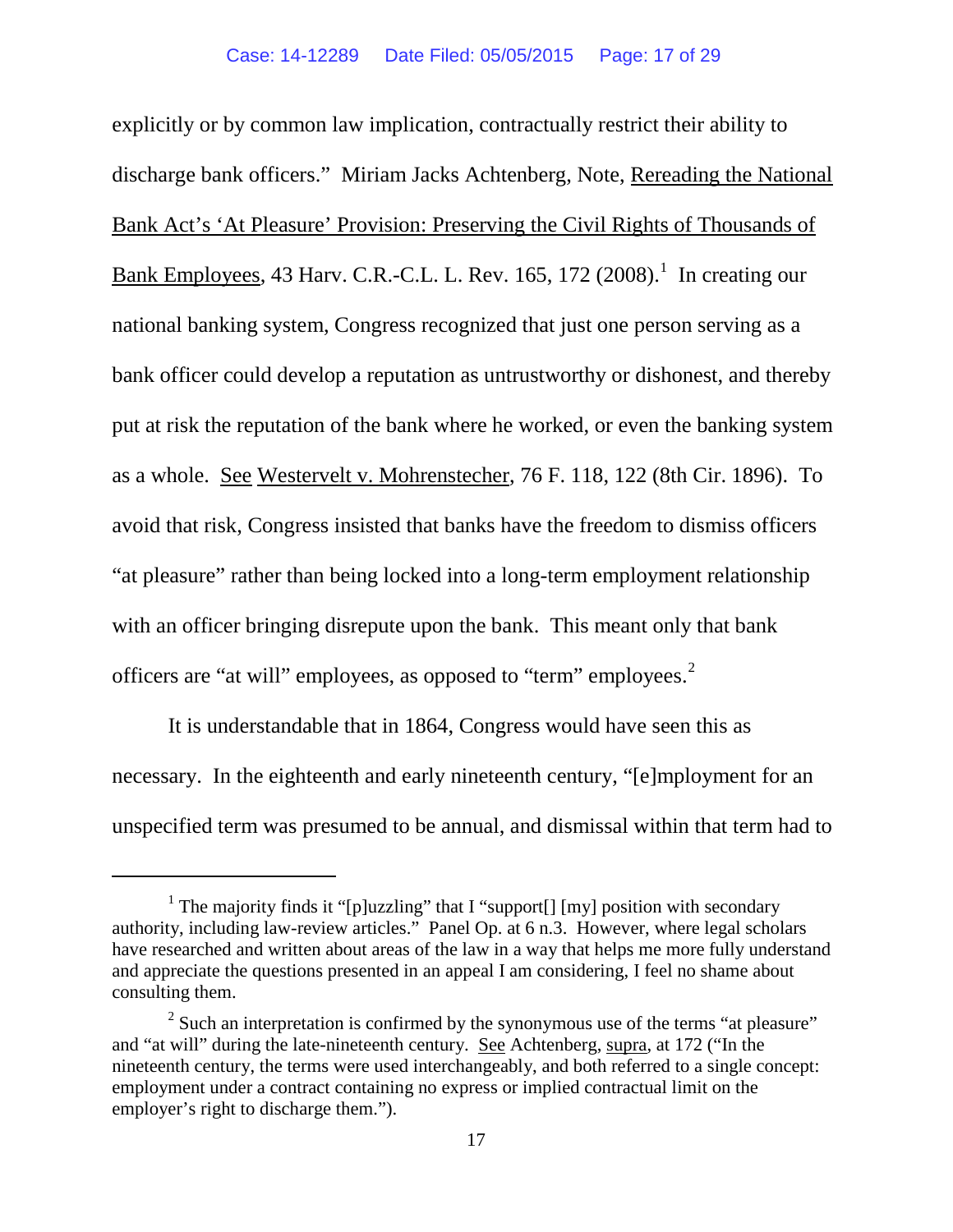be for cause." M.B.W. Sinclair, Employment at Pleasure: An Idea Whose Time

Has Passed, 23 U. Tol. L. Rev. 531, 541 (1992). As Professor Sinclair notes:

We are accustomed to thinking of employment law in the United States as basically a regime of employment at will. . . . But this was not the back-drop against which the "at pleasure" language was drafted and enacted . . . . [T]he relevant legal background of the "at pleasure" language is not a regime of employment at will but of annual employment, unless subject to contrary agreement.

Id. at 540–41; see also Jay M. Feinman, The Development of the Employment at Will Rule, 20 Am. J. Legal Hist. 118, 125 (1976) (highlighting the "rise of employment at will" in the mid-nineteenth century and noting that it was not until "the 1870's [that] the presumption of yearly hiring was recognized as anachronistic"). For instance, although a treatise in the late nineteenth century declared that "a general or indefinite hiring is prima facie a hiring at will," H. Wood, A Treatise on the Law of Master and Servant § 134, at 272 (1877), an earlier version of that same treatise stated that "[w]here no time is limited either expressly or by implication, for the duration of a contract of hiring and service, the hiring is considered . . . in point of law a hiring for a year," see C. Smith, Treatise on the Law of Master and Servant 53 (1852).

This backdrop of laws governing employment in 1864 strongly suggests that Congress simply intended to free banks from the constraints of the year-term presumption that existed in employment law at the time. My understanding is consistent with that of other courts that have examined the history of the NBA.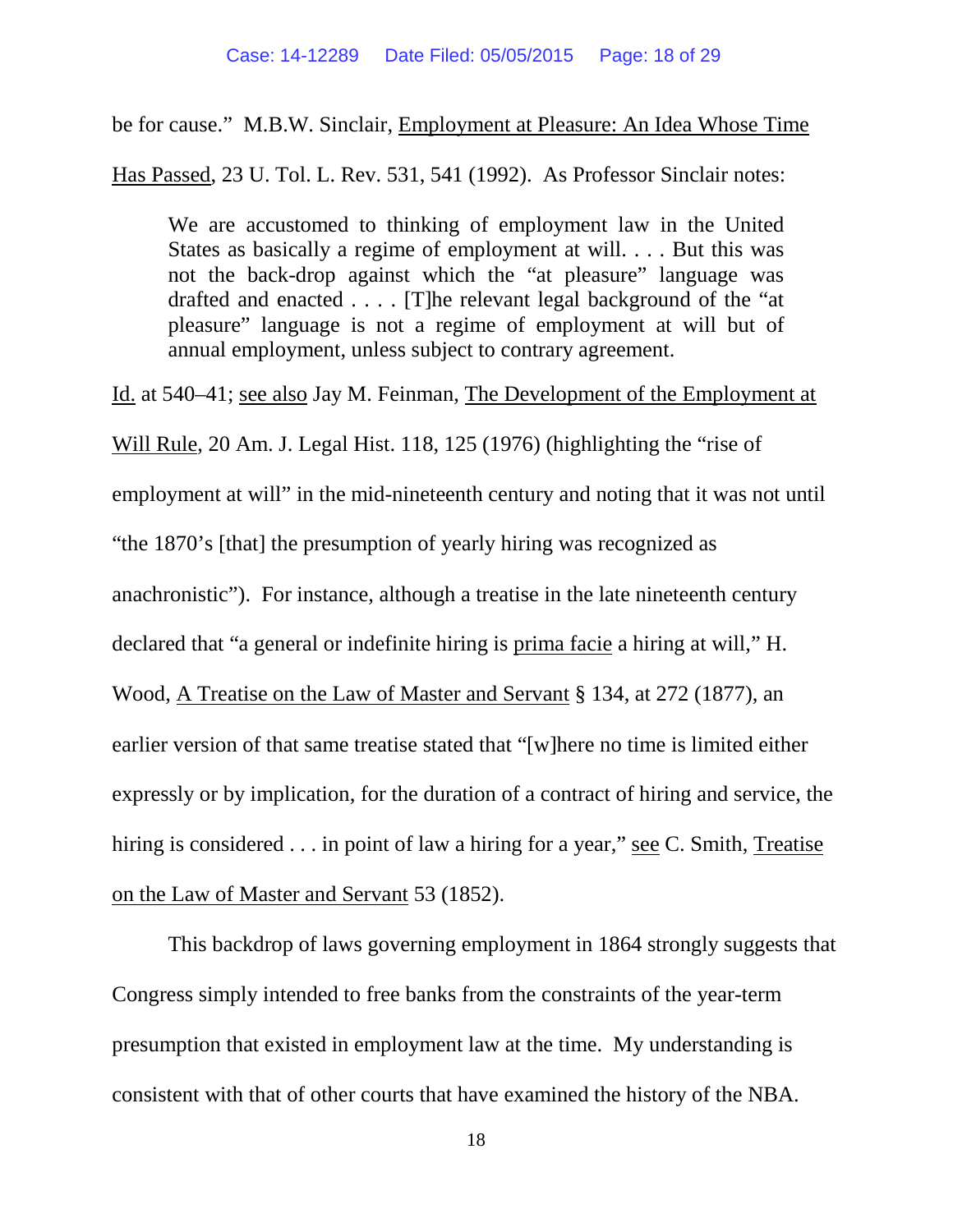See, e.g., Goonan, 916 F. Supp. 2d at 494 ("Congress's apparent purpose in enacting the [NBA's] dismiss at pleasure [provision] was protection of public confidence in [banks] by eliminating a potential threat to that trust—specifically, contractual obligations under state law that could force [banks] to retain corrupt or incompetent employees."); Katsiavelos v. Fed. Reserve Bank of Chi., No. 93 C 7724, 1995 WL 103308, at \*4 (N.D. Ill. Mar. 3, 1995) (holding that the Illinois Human Rights Act is not preempted "because the 'at pleasure' language . . . only serves to pre-empt state law created contractual employment rights"); Mueller v. First Nat'l Bank of Quad Cities, 797 F. Supp. 656, 663 (C.D. Ill. 1992) ("Th[e] latitude [given to banks in the 'at pleasure' provision] was intended in a contractual sense."). Under this interpretation, the NBA is clearly intended to preempt state common-law contract claims that would restrict a bank's ability to fire an officer "at will." But there is simply no evidence that Congress intended for the NBA to preempt a state anti-retaliation statute like the Florida Whistleblower's Act, which prevents employers from taking "retaliatory personnel action against an employee because the employee has . . . [o]bjected to, or refused to participate in, any activity, policy, or practice of the employer which is in violation of a law, rule, or regulation." Fla. Stat. § 448.102. Indeed, the Florida Whistleblower's Act is consistent with Congress's 1864 goal to ensure public confidence in our banking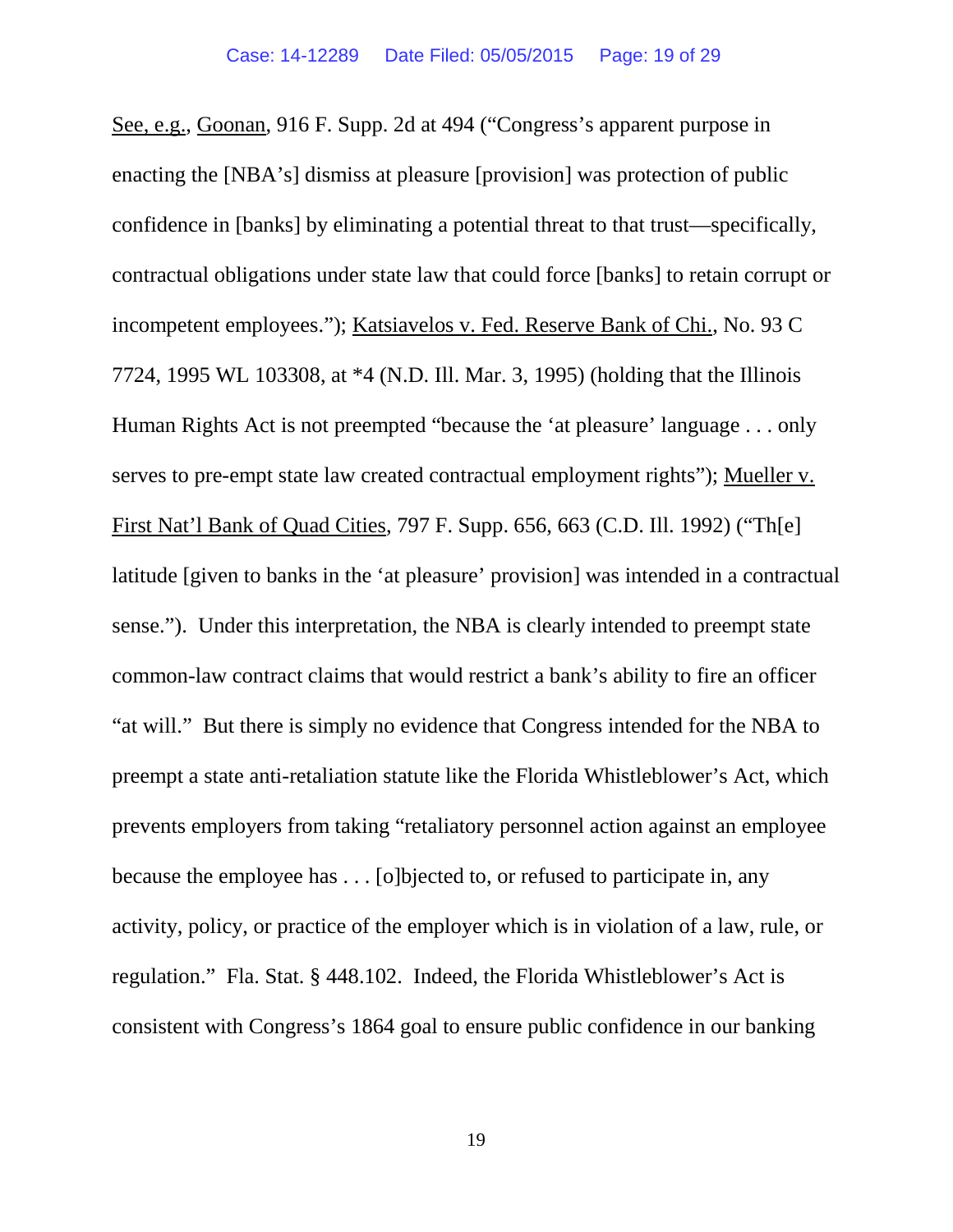system. I would hold that the NBA does not preempt Mr. Wiersum's claim.<sup>[3](#page-19-0)</sup>

### II.

The majority quite rightly references our obligation to look to the plain meaning of the language of the statute. I believe "at pleasure" plainly means "at will." The majority, however, gives the words of the NBA, "dismiss at pleasure," quite an expansive purpose. It says that "any state claim for wrongful termination would plainly conflict with the discretion accorded the Bank by Congress." Panel Op. at 11 (quoting Andrews v. Fed. Home Loan Bank of Atlanta, 998 F.2d 214, 220 (4th Cir. 1993)). In doing so, the majority ignores our long-standing presumption against preemption. See, e.g., Cipollone, 505 U.S. at 518, 112 S. Ct. at 2618 ("[W]e must construe [federal] provisions in light of the presumption against the pre-emption of state police power regulations."); Rice v. Santa Fe Elevator Corp., 331 U.S. 218, 230, 67 S. Ct. 1146, 1152 (1947) ("[W]e start with the assumption that the historic police powers of the States were not to be superseded by the Federal Act unless that was the clear and manifest purpose of Congress."). In the face of this presumption, I see no reasoned basis to hold that

<span id="page-19-0"></span> $3$  The majority insists that I would "rewrite 12 U.S.C. § 24 (Fifth)," Panel Op. at 8 n.4, or that I believe "§ 24 (Fifth) is no longer applicable law," Panel Op. at 9 n.5. Neither is true. I simply seek to apply principles of statutory interpretation to understand what "at pleasure" meant at the time of the NBA's passage. Based on my analysis, I am confident that the term in the statute as written requires only that banks employ officers at will, nothing more.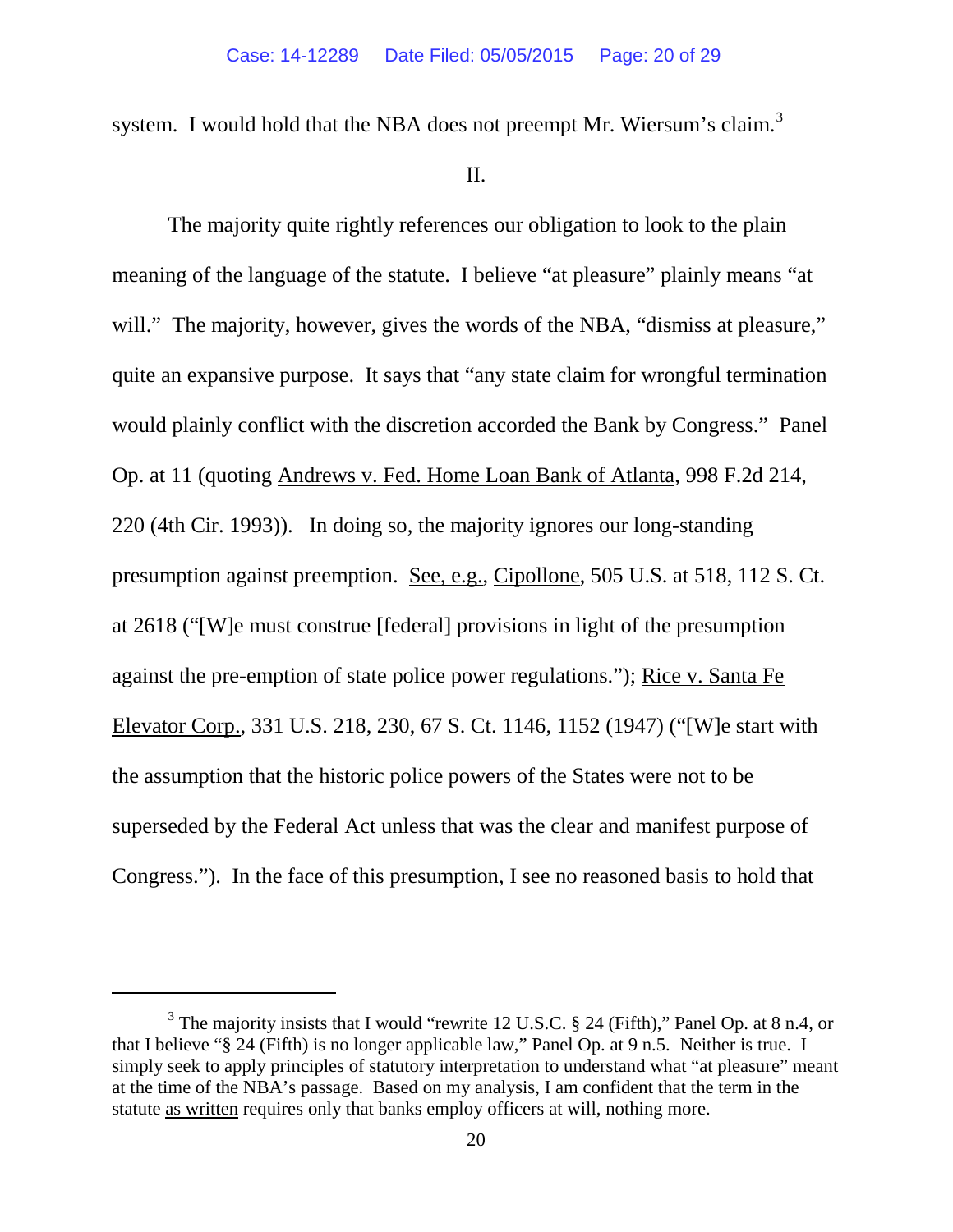the NBA trumps the protections provided by the Florida Whistleblower's Act.<sup>[4](#page-20-0)</sup>

But setting aside this presumption against preemption, the majority's conclusion necessarily relies on two "questionable interpretive moves." Goonan, 916 F. Supp. 2d at 496. First, the Florida statute was passed almost a century and a half after Congress enacted the NBA.<sup>[5](#page-20-1)</sup> The passage of so much time makes it "implausible to conclude that the drafters of the [NBA] could have possessed any sort of 'intent' whatsoever with respect to preemption of state (or federal) [whistleblower] laws." Id. Judge Oetken observes "that authors, including Congress, simply cannot possess 'intentions' or express 'meaning' with respect to concepts or institutions unavailable in their lived historical moment." Id. at 497. I agree with Judge Oetken that it takes quite an "adventurous approach" to read Congress' 1864 intent as preempting the Florida Whistleblower's Statute. Id.

Second, the majority justifies its interpretation by declaring that "Congress made a policy choice that granting banks broad discretion to dismiss specified bank officials was necessary to maintain public trust." Panel Op. at 7 n.3. But the majority's enforcement of this broad policy choice by preempting current state laws causes an incongruous result. The NBA speaks only to a bank's power to

<span id="page-20-0"></span> $4$  The majority suggests that Mr. Wiersum could have brought an action under "the applicable federal-banking-whistleblower statute, 12 U.S.C. § 1831j." Panel Op. at 14 n.8. However, Section 1831j "does not by its own effect foreclose additional obligations imposed under state law." Cipollone, 505 U.S. at 518, 112 S. Ct. at 2618.

<span id="page-20-1"></span> $<sup>5</sup>$  The Florida Whistleblower's Act was passed in 1991. See 1991 Fla. Sess. Law Serv.</sup> Ch. 91-285, § 5.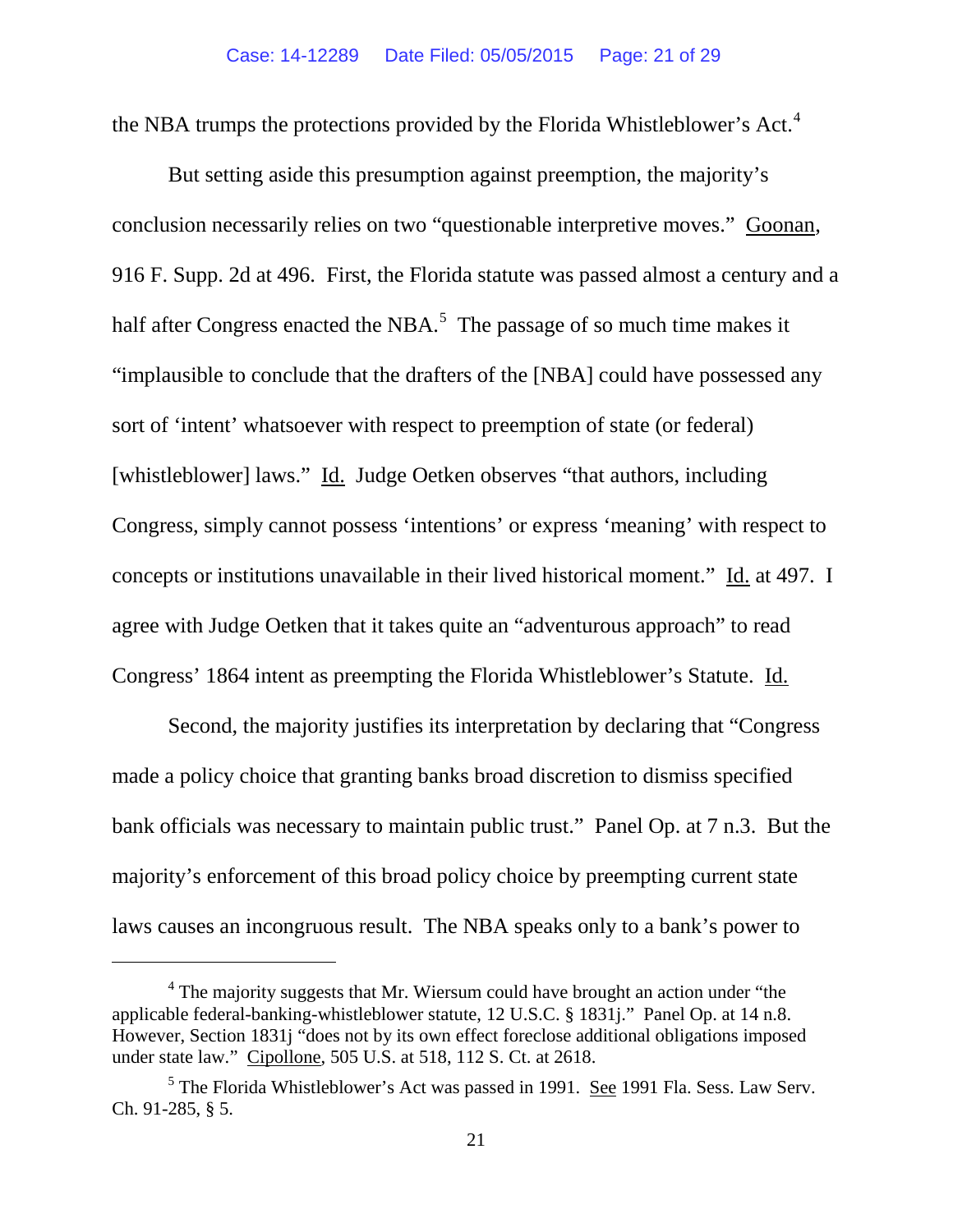dismiss an officer. In contrast, the Florida Whistleblower's Statute prohibits "any retaliatory personnel action" against employees who object to their employers' violations of the law, including "the discharge, suspension, or demotion by an employer of an employee or any other adverse employment action taken by an employer against an employee in the terms and conditions of employment." Fla. Stat. §§ 448.102, 448.101(5). Under the majority's reasoning, then, Congress assured that banks can dismiss officers freely to maintain public trust, but at the same time left states free to protect employees from demotion, temporary suspensions, and other punishments short of firing. This renders the NBA a strangely under-inclusive attempt to achieve the goals that the majority believes Congress had in mind.

### III.

The majority does not respond to these shortcomings in its analysis. First, it fails to address Mr. Wiersum's argument that the NBA was only intended to preempt state-contract-law claims because it says he raised this argument for the first time on appeal. Panel Op. at 14 n.8. But the argument is right there in his District Court papers, in black and white. Mr. Wiersum's Response in Opposition to U.S. Bank's Motion to Dismiss in the District Court includes the following passage:

[U.S. Bank's] defense assumes that "at pleasure" and "at will" are different. This is not the case. The NBA . . . only voids employment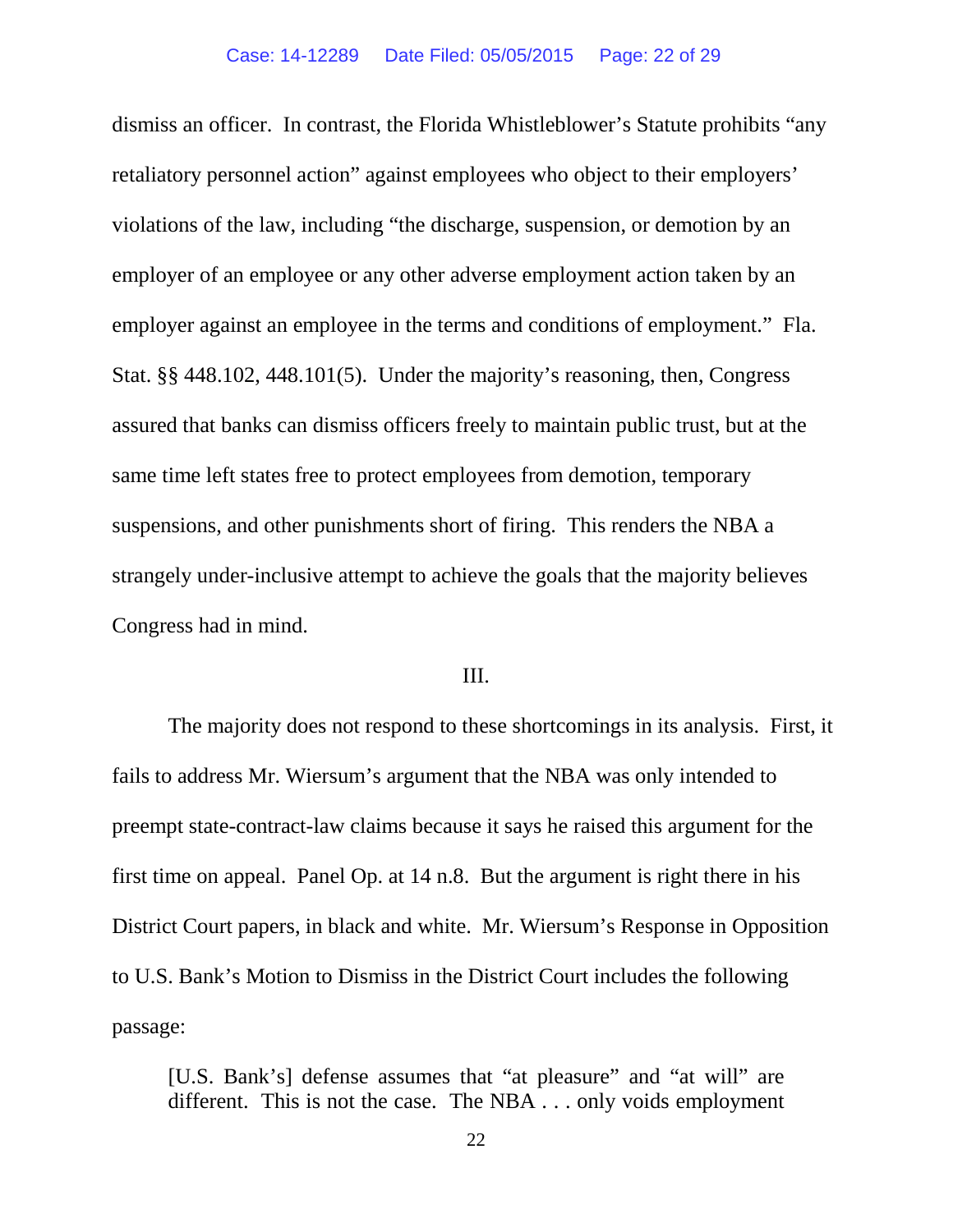law contracts for a specified term for banking officers, and its "at pleasure" provision adds nothing more than what the law is in "at will" states. These terms of art mean that an employer may terminate an employee for a good reason, no reason or even a bad reason. The terms do not allow for illegal terminations.

Resp. in Opp'n 1–2, Dec. [6](#page-22-0), 2013, ECF No.  $9.^6$  Beyond this excerpt, Mr. Wiersum cited directly to the Achtenberg article I quote above, see id. at 3, which lucidly describes "the National Banking Act's limited intent: to prevent banks from entering into non-cancelable fixed-term employment contracts with their officers and to trump any common law presumption that such a contract existed." Achtenberg, supra, at 166. Mr. Wiersum quite obviously made the argument he pursues here on appeal: that the NBA only preempts state-law claims that seek to enforce term-employment contracts for bank officers.

But even if we ignored Mr. Wiersum's filings in the District Court and found that he had not made the precise argument below that he makes on appeal, the Supreme Court has told us that "[o]nce a federal claim is properly presented, a party can make any argument in support of that claim; parties are not limited to the precise arguments they made below." Yee v. City of Escondido, Cal., 503 U.S. 519, 534, 112 S. Ct. 1522, 1532 (1992). Giving life to this idea in Yee, the Court

<span id="page-22-0"></span> $6$  The majority can "strongly disagree," Panel Op. at 14 n.8, with this excerpt from Mr. Wiersum's District Court filing, but it says what it says. He clearly raised before the District Court his argument that "the NBA at-pleasure preemption should be limited to contractual claims." Id. The majority is right that Mr. Wiersum did not clearly raise before the District Court his argument under the partial-preemption doctrine. But I would not adopt Mr. Wiersum's foreclosed partial-preemption theory. It is his argument that the NBA's preemptive effect should be limited to contractual claims that I would have this Court adopt.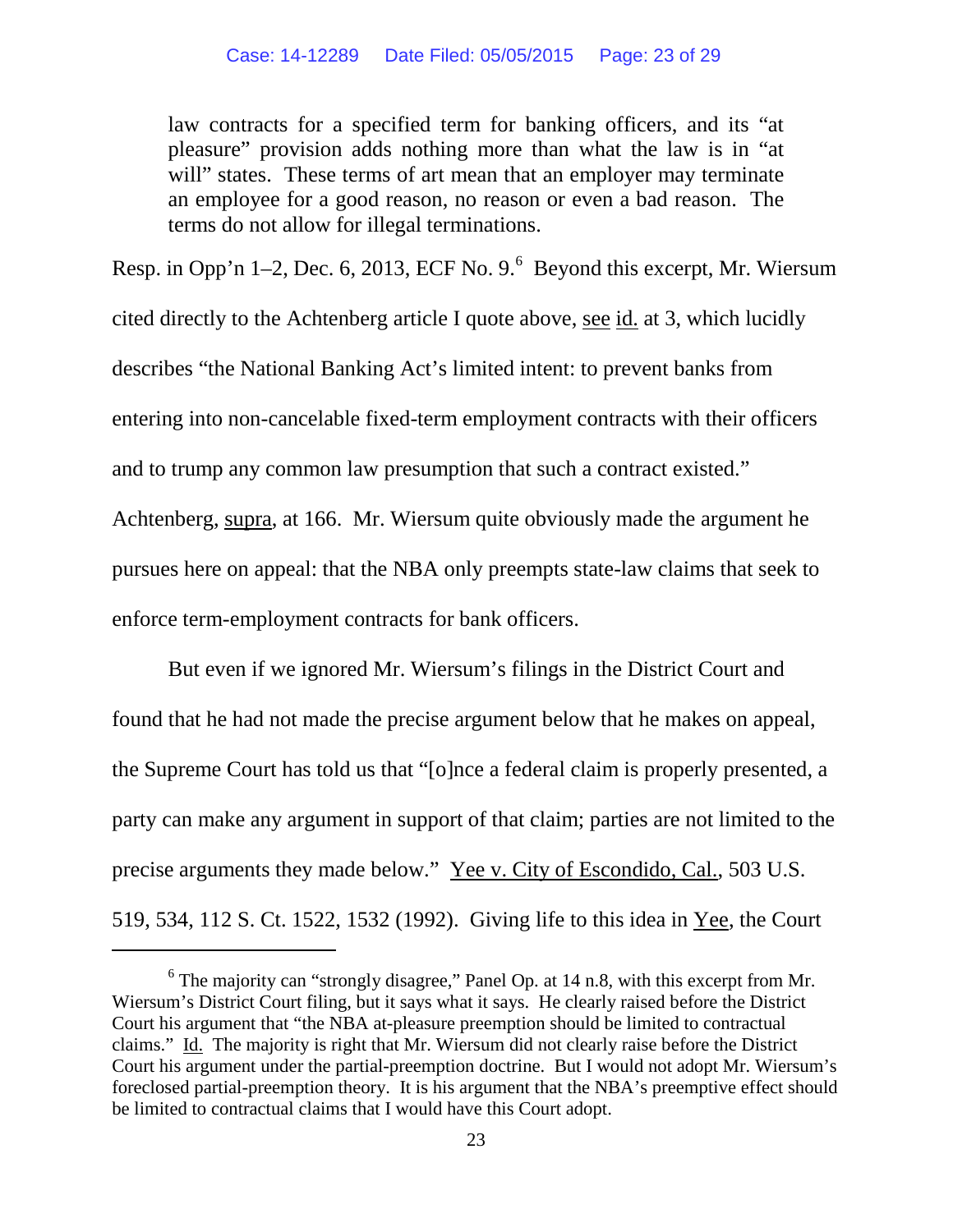held that "[p]etitioners' arguments that the ordinance constitutes a taking in two different ways, by physical occupation and by regulation, are not separate claims. They are, rather, separate arguments in support of a single claim—that the ordinance effects an unconstitutional taking." Id. at 534–35, 112 S. Ct. at 1532. Likewise here, Mr. Wiersum's argument that the NBA was only intended to preempt state contract law claims is simply one argument in support of his broader claim that the NBA does not preempt the Florida Whistleblower's Act. The preemption claim was clearly presented to and ruled upon by the District Court.

Next, the majority looks to cases from the Fourth and Sixth Circuits. However, these cases have very little supporting their broadly preemptive interpretation of the NBA. In Andrews, the Fourth Circuit concluded without explanation that "Congress intended for federal law to define the discretion which the Bank may exercise in the discharge of employees," and that "[a]ny state claim for wrongful termination would plainly conflict with the discretion accorded the Bank by Congress." 998 F.2d at 220. The Andrews court cited to the Sixth Circuit's decision in Ana Leon T. v. Federal Reserve Bank of Chi., 823 F.2d 928 (6th Cir. 1987) (per curiam), which also held without any elaboration that the dismiss-at-pleasure provision "preempts any state-created employment right to the contrary." Id. at 931. Similarly, in Schweikert v. Bank of Am., N.A., 521 F.3d 285 (4th Cir. 2008), the Fourth Circuit declared that "the at-pleasure provision of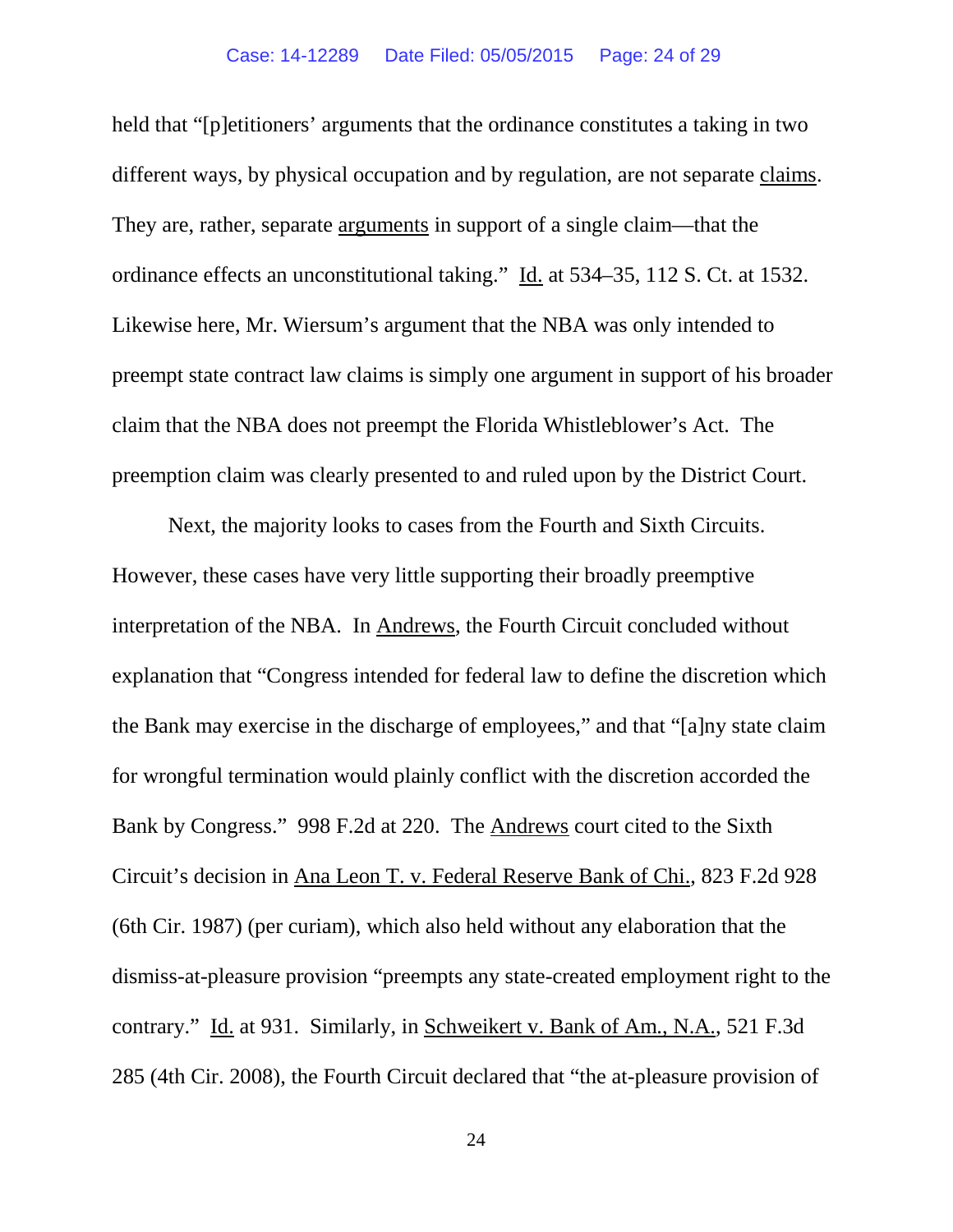the NBA preempts state law claims for wrongful discharge." Id. at 288–89. The Schweikert court cited Andrews without any further analysis.

Of course appellate judges often look to sister Circuits for guidance. However in light of the criticism the Fourth and Sixth Circuits have received for their cursory treatment of this important issue, I hoped that our Court would look more deeply. See, e.g., Kroske v. U.S. Bank Corp., 432 F.3d 976, 985 (9th Cir. 2005) (disagreeing with "the Sixth Circuit's summary conclusion" because it contained "little analysis of the issue"); Moodie v. Fed. Reserve Bank of N.Y., 831 F. Supp. 333, 336 (S.D.N.Y. 1993) ("[T]he Sixth Circuit's pronouncement gives no basis for its opinion and sets forth no policy reasons for its holding."). Neither the Sixth- nor the Fourth-Circuit opinions even mention the idea that the NBA was only meant to ensure that bank officers were treated as "at will" employees and not to preempt all state employment protections for bank officers. I would prefer that our panel not simply rely on these cases and their conclusory assertions of preemption as controlling in Mr. Wiersum's case.[7](#page-24-0)

<span id="page-24-0"></span> $<sup>7</sup>$  The majority says that the Florida Supreme Court addressed this issue in Citizens</sup> National Bank & Trust Co. v. Stockwell, 675 So. 2d 584 (Fla. 1996). See Panel Op. at 6 n.3. Not so. In Stockwell, bank officers sought to enforce their employment contracts and won, even in the face of the bank's reliance on the NBA. The Florida Supreme Court held that the NBA "does not preclude enforcement of severance benefits contained in officers' employment contracts." Id. at 585 (emphasis added). In so holding, the Court emphasized that although severance benefits will be enforced, a bank "can still fire its officers at will without giving rise to suits for damages based on the termination." Id. at 586 (emphasis added). In any event, even if the Florida Supreme Court had addressed the very subject at issue here, its analysis of the preemptive effect of the NBA—a federal statute—would not bind us. See, e.g., RAR, Inc. v.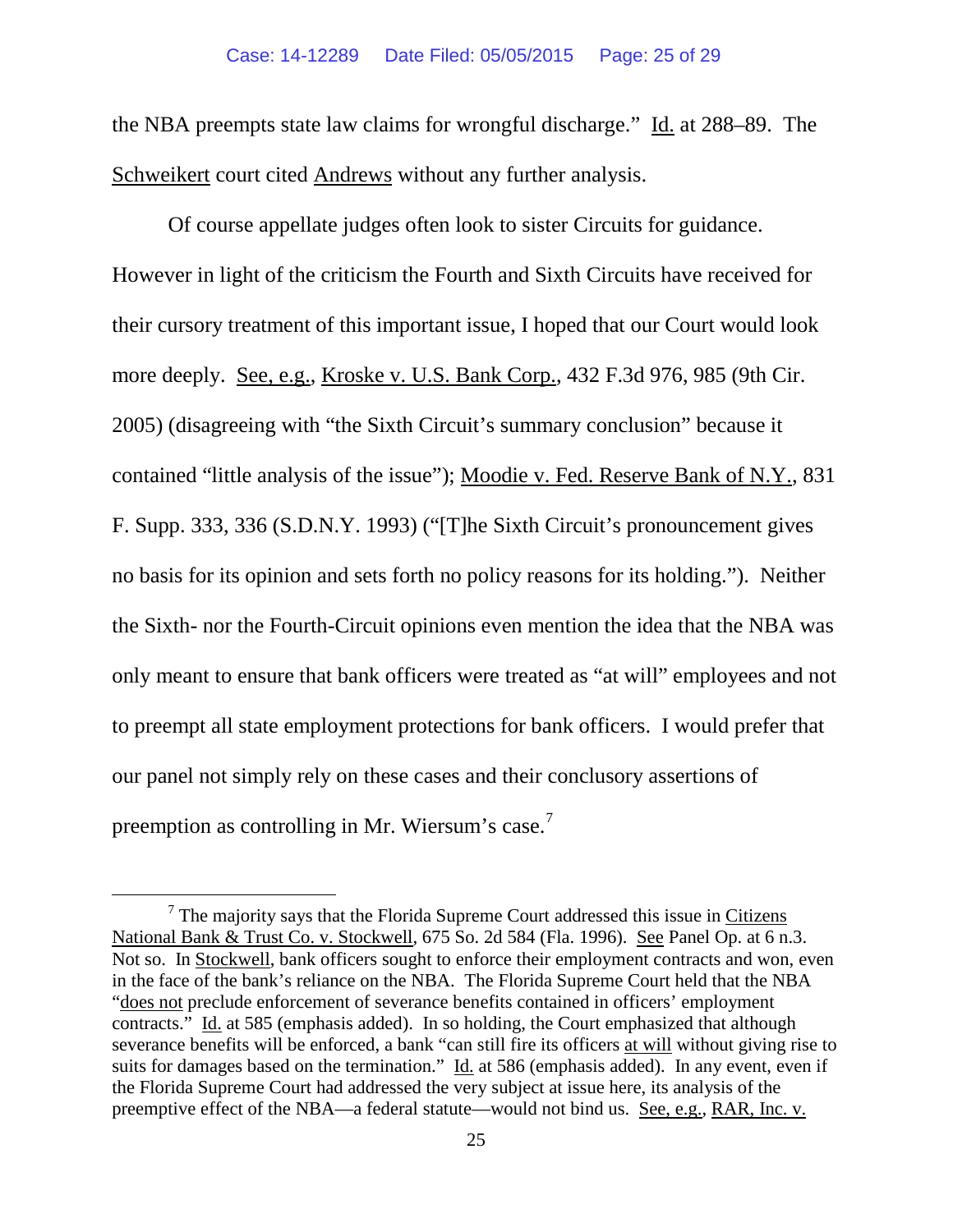In this same way, I also believe the majority too readily discounts Mr.

Wiersum's reliance on "nonbinding, distinguishable state and federal-district-court cases, when there are consistent Supreme Court, statutory-interpretive principles and federal-circuit precedent specifically supporting [its] decision that the atpleasure provision of the NBA preempts the [Florida Whistleblower's Act]." Panel Op. at 6 n.3. This is a case of first impression for our Court. Neither has the Supreme Court addressed this issue, so no prior precedent binds us here. For that reason, overlooking the reasoning of non-circuit-court opinions seems shortsighted, where some district-court decisions offer us a far more detailed and persuasive analysis of the preemptive force of the NBA compared to the terse conclusions of the Fourth- and Sixth-Circuit opinions.

### IV.

The consequences of the majority's ruling are worrying. The majority denies bank officers—of which there are thousands nationwide, see Achtenberg, supra, at 165—the protection of state employment laws. Most obviously, bank officers are no longer protected by anti-retaliation statutes like the Florida law at issue here. But neither will bank officers any longer enjoy the protection of state and local anti-discrimination laws that offer protections the federal anti-

Turner Diesel, Ltd., 107 F.3d 1272, 1276 (7th Cir. 1997) ("Although state court precedent is binding upon us regarding issues of state law, it is only persuasive authority on matters of federal law.").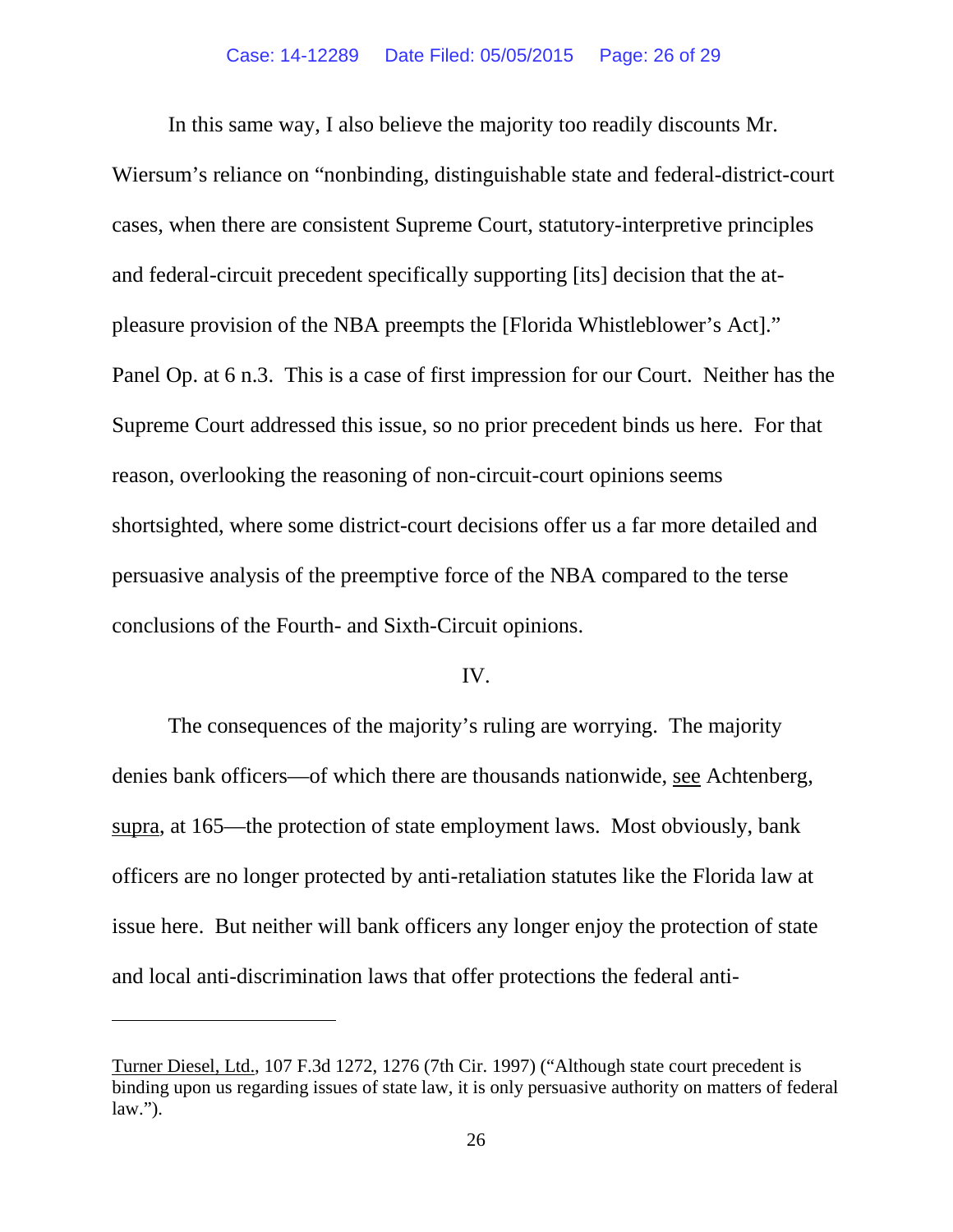discrimination regime does not.

 $\overline{a}$ 

For instance, in New York, employers are prohibited from firing an employee because of "an individual's political activities," "an individual's legal use of consumable products," or "an individual's legal recreational activities." N.Y. Lab. Law § 201-d(2)(a)–(c). Yet under the majority's rule, banks would be empowered to fire their officers with impunity when one donates to the political party of his choice, or smokes cigarettes, or hunts. And while some states and localities prohibit firing an employee because of her sexual orientation, the majority ruling will allow banks in those jurisdictions to fire an officer for being gay. Absent clear Congressional intent, I would not so easily strip away these legal protections which state legislatures saw fit to put in place.<sup>[8](#page-26-0)</sup>

I am also troubled by the implications of the majority's reasoning on the ability of states to freely exercise their police powers without federal intrusion. Before today's decision, "we start[ed] with the assumption that the historic police powers of the States were not to be superseded by [a] Federal Act unless that was the clear and manifest purpose of Congress." Rice, 331 U.S. at 230, 67 S. Ct. at

<span id="page-26-0"></span><sup>&</sup>lt;sup>8</sup> The majority says such consequences are "far-fetched" because they have "not been the experience for 150 years, manifested by decisions of other federal circuit courts that have addressed this issue during that time." Panel Op. at 13 n.7. Yet decisions of other federal circuit courts prove just the opposite. For example, in Ana Leon T., the Sixth Circuit held that the Federal Reserve Act's dismiss-at-pleasure provision preempted the plaintiff's claim for discriminatory discharge on the basis of national origin, in violation of the Michigan Elliott-Larsen Act, Mich. Comp. Laws § 37.2101. 823 F.2d at 929. Even if this were not true, the majority has offered no reasoned basis why the Florida Whistleblower's Act is preempted but all other state employment-law protections are not.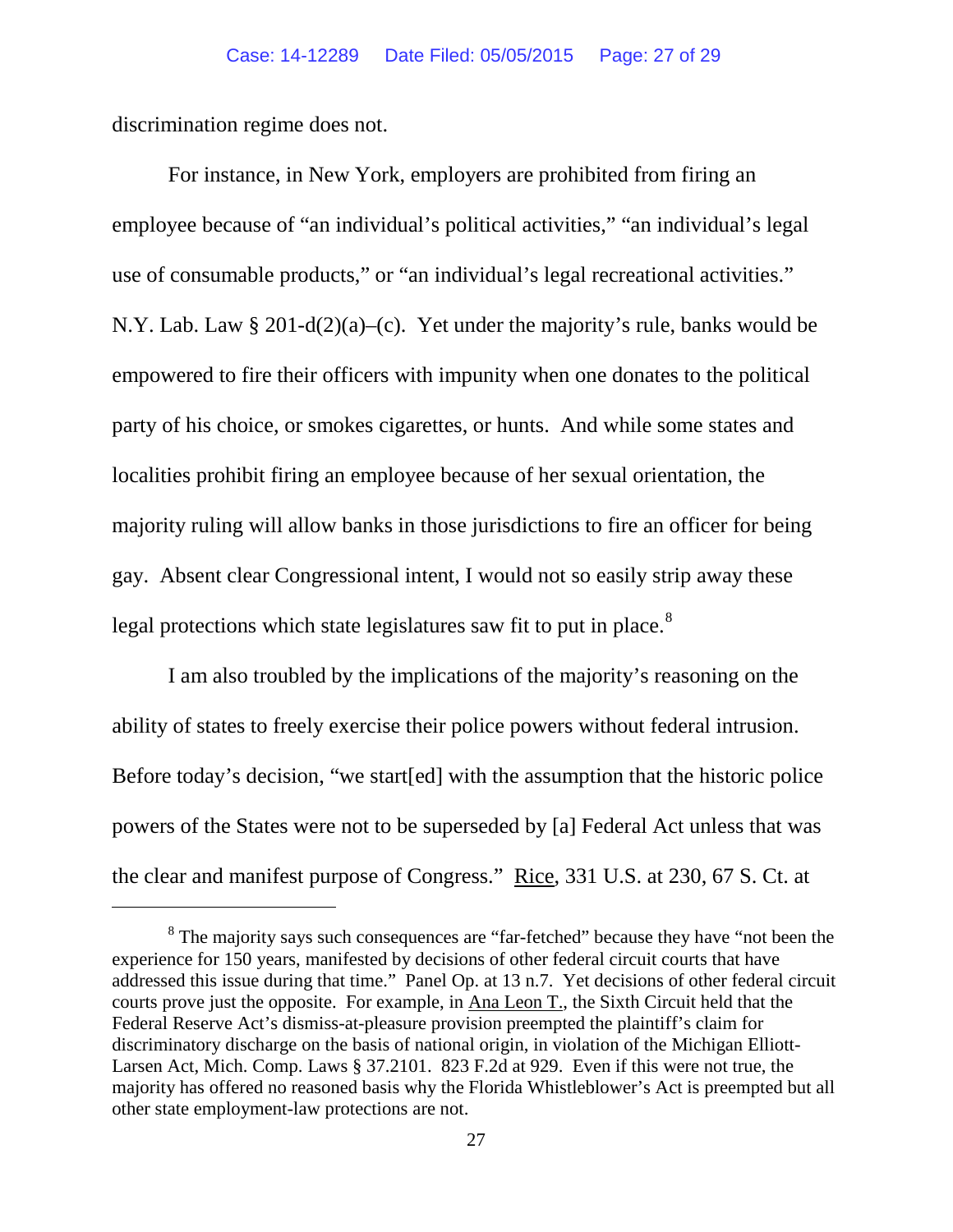1152; see also Bond v. United States, \_\_\_ U.S. \_\_\_, \_\_\_, 134 S. Ct. 2077, 2088–89 (2014) ("It has long been settled . . . that we presume federal statutes do not . . . preempt state law." (citations omitted)). This rule makes good sense. "When preemption of state law is at issue, we must respect the 'principles that are fundamental to a system of federalism.'" Johnson v. Frankell, 520 U.S. 911, 922, 117 S. Ct. 1800, 1807 (1997) (alteration adopted) (citation omitted). In other words, we did not casually usurp the power of state legislatures to enact laws without a clear and countervailing command from Congress. Yet after today's decision, Acts of Congress enacted in centuries past can apparently reemerge—like mummies from their tomb—to preempt state laws that no lawmaker could have imagined at the time the Acts were passed. This application of the preemption doctrine alters the balance between the federal government and the sovereign states in a way generally avoided by this Court. See Johnson v. Governor of Fla., 405 F.3d 1214, 1251 n.35 (11th Cir. 2005) (en banc) ("If Congress wishes to alter the balance of power [between the federal government and the states], its intention must be unmistakably clear."); see also Gregory v. Ashcroft, 501 U.S. 452, 460, 111 S. Ct. 2395, 2401 (1991) (noting that "it is incumbent upon the federal courts to be certain of Congress' intent before finding that federal law overrides" the "usual constitutional balance of federal and state powers" (quotation marks omitted)).